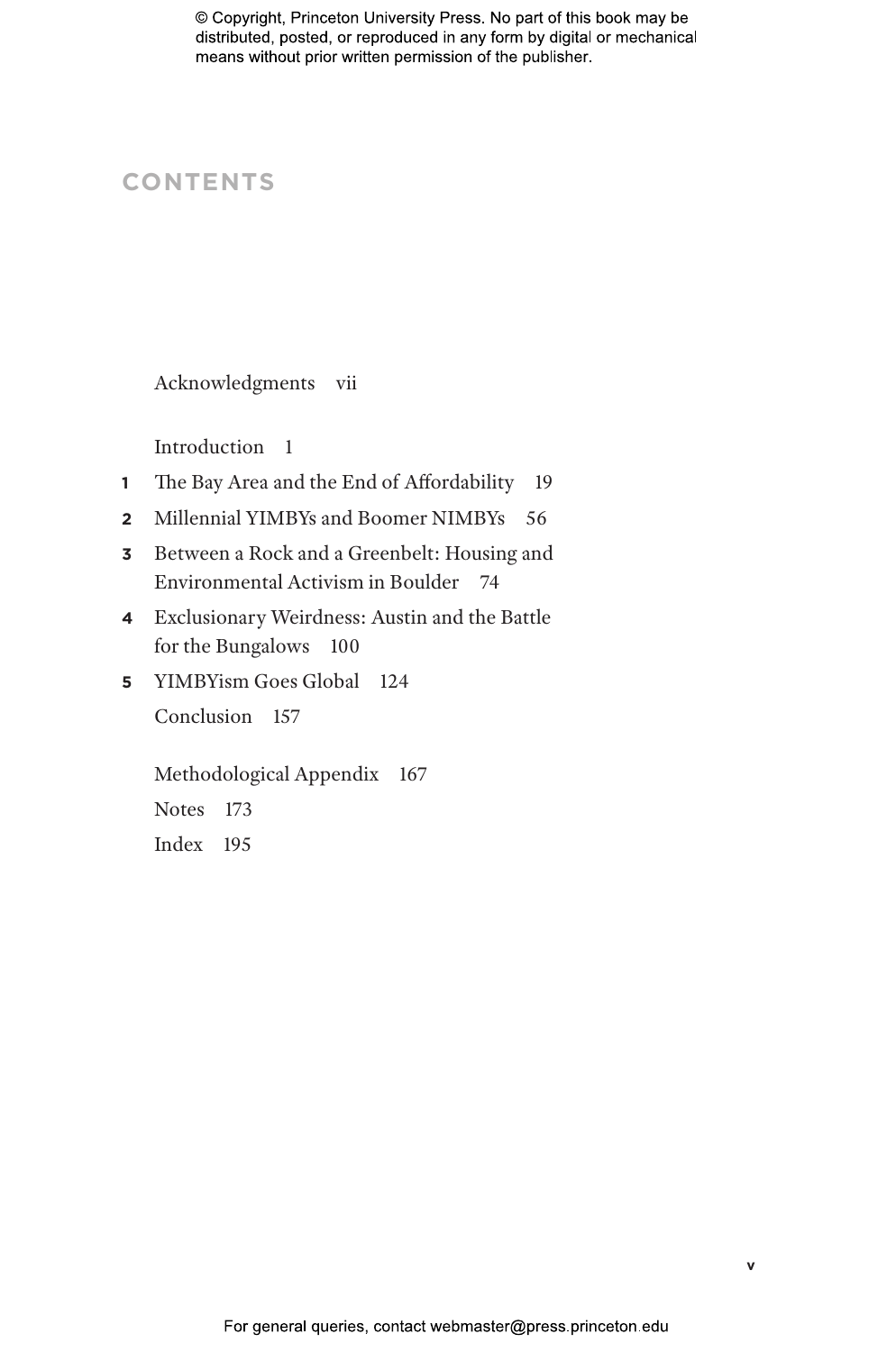# **Introduction**

In the beginning of Sophocles' play *Oedipus at Colonus* the antihero has left Thebes, with his daughter Antigone as a guide. He is blind, disgraced, and exhausted from a life of regicide, incest, and governing a city beset by plague. On their journey the miserable pair rest on a rock in the village of Colonus. When the local population finds out their identity, they immediately try to expel them: their very proximity is a curse. The people of Colonus sympathize with the father and daughter but fear they will pollute the city, driving down its appeal to those from nearby Athens. The chorus warns:

Evil, methinks, and long Thy pilgrimage on earth. Yet add not curse to curse and wrong to wrong. I warn thee, trespass not Within this hallowed spot  $\dots$ <sup>1</sup>

Who and what we live beside is a perennial problem. Most people in the United States (or ancient Greece for that matter) have invested the majority of their assets in their home. It is the main source of use and exchange value in our lives.2 The citizens of Colonus do not hate Oedipus and Antigone; in fact they feel sorry for them. They just want the problem to go somewhere else and not to besmirch the reputation of their village.

The tendency for people to insist that disagreeable land uses be moved away from them, known as Not in My Backyard (NIMBY), is timeless: few have ever wanted to live next to a crematorium, waste-processing plant,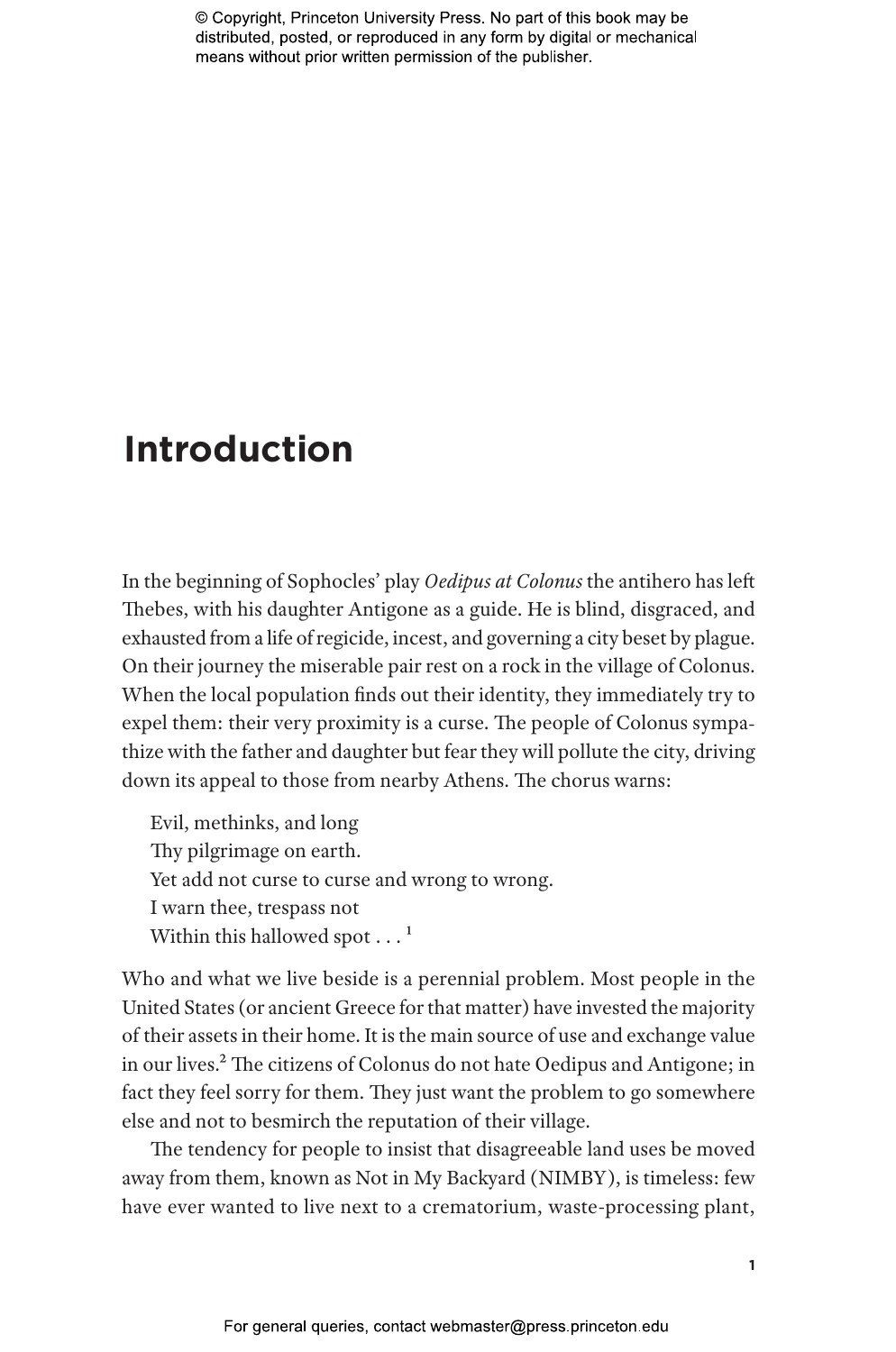### **2** Introduction

or prison.3 While many deride NIMBYs as curmudgeonly, elitist, and even racist, examples of this behavior are everywhere: from community activists banning together to prevent fracking to a suburban homeowner taking a stance against an unmown lawn.<sup>4</sup> The term has come to define the contemporary American city both as a critique of America's obsession with private property and, more troublingly, as a sign of racial and economic polarization.5 Wealthier communities offload waste incinerators to poorer neighborhoods, creating higher asthma rates. Methadone clinics, homeless shelters, and public housing are pushed from the city center. Places with single-family homes resist apartment buildings in order to minimize traffic or, more perniciously, to avoid living among those with less means.

As American cities became less dense in the 1960s and 1970s, new communities not only blocked undesirable land uses through planning codes and zoning but they also hoarded resources.<sup>6</sup> Tax dollars that were once shared throughout a metropolitan region are now kept within specific suburbs to exclusively fund their schools, roads, and community centers.<sup>7</sup> Much of the uniquely American nature of NIMBYism also comes from resistance to racial integration of US cities in the  $1970s$ ,<sup>8</sup> when white flight was the prevalent migration pattern and spatial exclusion through real estate prices replaced the outright segregation of redlining and restricted covenants.

Today, NIMBYism has become a dirty word not just for its parochialism but for its anti-urbanism. NIMBYs often resist mass transit, higher-density residential neighborhoods, and anything else that disturbs the ideal of wide streets with single-family homes. Even in rapidly growing places such as Brooklyn, Austin, Denver, and Seattle, many residents hate the idea of adding more people, building structures higher than two stories, or funding public transit. The mismatch between growth and self-interest is exacerbated by the fact that most American cities have a small downtown that immediately gives way to blocks of bungalows, townhouses, and ranch homes rather than more efficient apartment buildings. Those who live in these neighborhoods are blessed with quick access to central shopping and entertainment districts, coupled with the spaciousness of suburban floor plans. This middle zone of cities is now treasured for its character—much of it is former "streetcar suburbs" connected by tram in the early twentieth century for elites who built craftsman bungalows, stone gothic-revival mini-mansions, and elegant cocoa-colored brownstones. Places like Park Slope in Brooklyn; Berkeley, California; Shaker Heights in Cleveland; or Squirrel Hill in Pittsburgh: these neighborhoods, whether historic or not, are no longer suburbs as such but rather bucolic hamlets of wealth within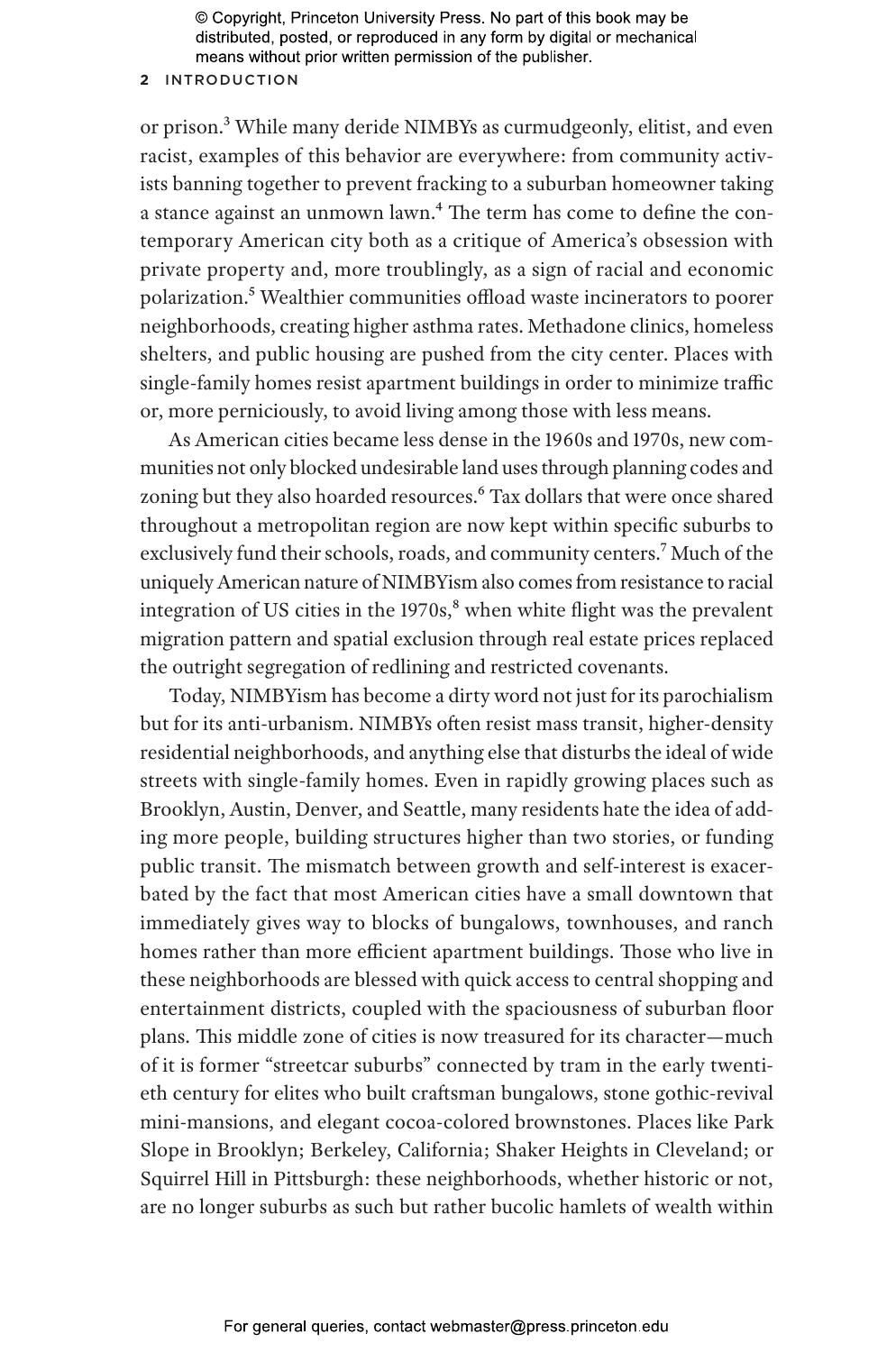### Introduction **3**

the hearts of cities. Most of them would like to stay that way, with residents resisting even minor plans for new housing that would bring more people and, potentially, greater socioeconomic diversity.9

For the most part, residents would rather not let newcomers into their neighborhoods for fear of parking shortages, overcrowded schools, messy construction projects, and, more vaguely, the destruction of "community character." But they have been coming anyway. New residents pour into cities where jobs are abundant and the quality of life is good. This has put a strain on urban housing markets, creating a boom in both construction of new buildings and the gentrification of old ones. Yet, many cities limit density to single-family homes, often due to the pressure of longtime residents who act out of NIMBY sentiments. With average rent prices at \$3,500 in San Francisco and nearly that in many other cities, housing justice movements have taken on a new urgency, with some urbanists even declaring a "global housing crisis."10 In every American city of one million people or more, nearly half of renters pay over 30 percent of their salary for housing. The number of renters has also gone up nationally by nine million in the past decade: the largest increase ever.<sup>11</sup> Even those who consider themselves securely in the middle class have found that they are struggling to pay rent and that homeownership is a distant dream. Interruptions in monthly wages due to the coronavirus pandemic made the situation of renters even more precarious, with millions on the brink of eviction.12 In July 2021, one in seven American renters were still not up to date on their payments: frequently kept in their homes only because of eviction moratoriums.<sup>13</sup>

This book explores one particular movement: Yes in My Backyard (YIMBY), led by activists who seek to make cities more dense and to "build their way" to housing affordability. These groups have taken off in dozens of cities with large and active membership in places like Boulder, Austin, San Francisco, Boston, and Seattle as well as international offshoots in London, Vancouver, and Brisbane. Many of the groups not only campaign for new zoning rules, higher density, and better public transit but also field their own candidates for local and state office, and they have won important legislative battles in California and Colorado. While YIMBYism has become a crucial issue in Democratic Party politics in major cities such as San Francisco, Denver, and Portland, YIMBYs see themselves as nonideological coalitions that want to address urban housing shortages immediately, mostly by allowing more and larger buildings to go up with as little red tape as possible.

YIMBYs, who also refer to themselves as density activists, embrace cities in a more abstract way, by saying "yes" to bustling spaces that look and feel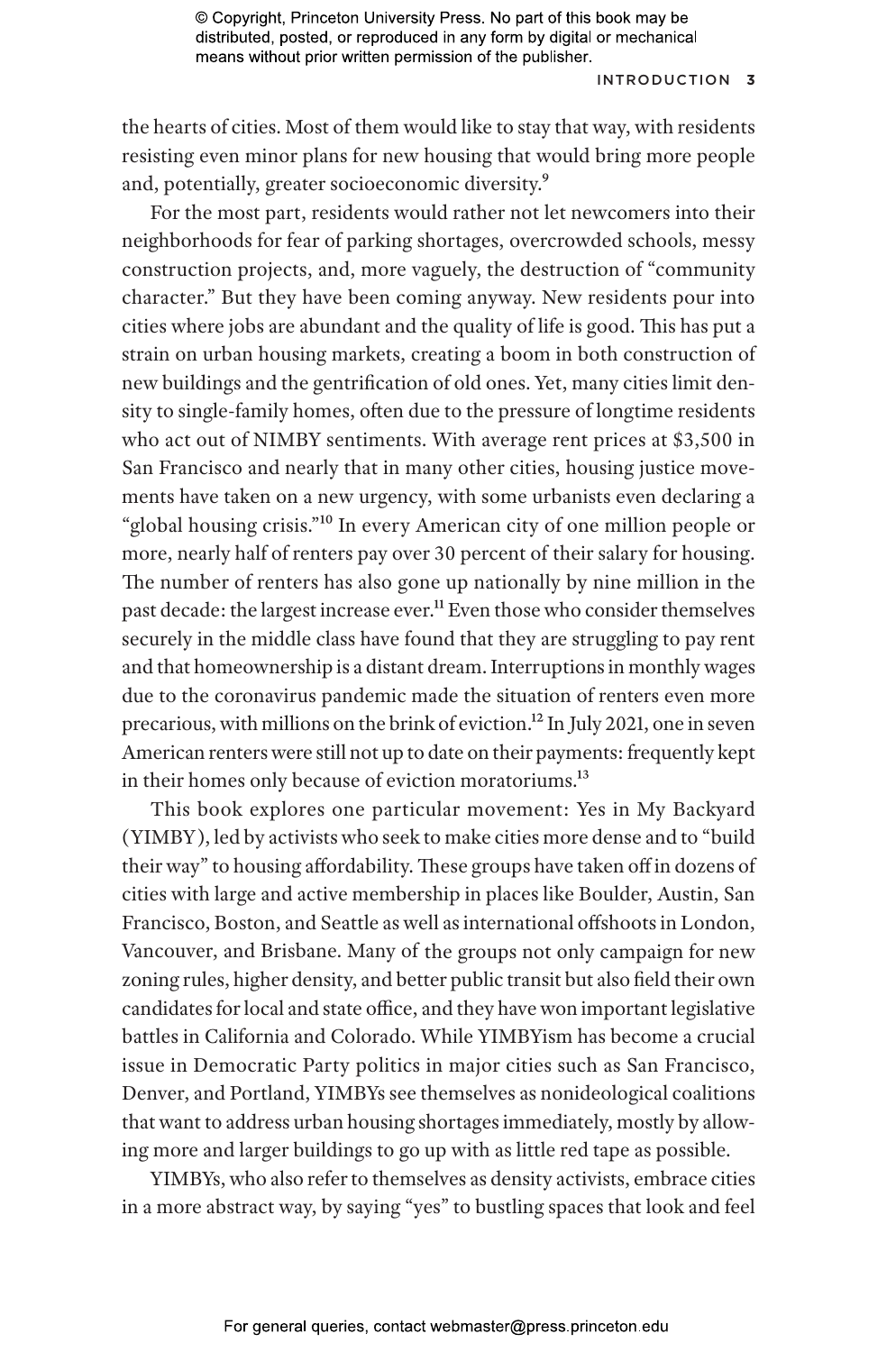#### **4** Introduction

truly urban, often in contrast to the more sedate and spread-out American cities of the past. Many homeowners discuss apartment buildings as foreign modes of living, alluding particularly to Hong Kong as the ultimate caricature of vast skyscraper canyons creating an overcrowded cacophonous maze; or they voice fears that towers will suddenly collapse in the same tragic but uncommon manner as the Surfside condominium in Miami in 2021.<sup>14</sup> In contrast, YIMBYs often look toward Asian and European urbanism approvingly, maintaining that new development can create spaces brimming with life. YIMBYs employ many commonly shared approaches—adjusting zoning rules, finding solutions that use affordability mandates but also prioritize market-rate housing, representing renters rather than owners—but they are characterized by no value so much as their belief in the dignity and livability of the apartment building. If their movement were focused solely on design, it would be called "verticalism."

Increased density can take cars off the road and spur the construction of more public spaces, YIMBYs maintain, while insisting that the scale of new buildings can be moderated. They argue that multifunctional central neighborhoods that mix shopping, work, and entertainment into residential real estate are fruitful for creating social and business relationships that bring people together fortuitously; particularly at a time when Americans are drifting apart and hunkering down in homogenous political and cultural spheres. As the urban sociologist Louis Wirth noted in 1938: "density thus reinforces the effect of numbers in diversifying men and their activities and in increasing the complexity of the social structure."15 YIMBYs embrace this sentiment, arguing that the social complexity that comes with density despite a long history of anti-urbanism in the United States that associates living closer together with poverty, crime, and ill health—builds creativity, social synergy, and cosmopolitanism.

The YIMBY movement was founded in San Francisco in 2013 by disgruntled millennials alarmed by rising rent prices. Sonja Trauss, one of the first members and a national leader of the movement, was a math teacher who began showing up to zoning and council meetings in which new housing was under review. She found that even modest apartment buildings of two or three stories under planning review were vehemently criticized by neighbors for such problems as casting shadows and being "out of character." She saw many plans quashed or held up indefinitely. For her and likeminded young people who could only afford to live in apartments, this assault on new growth was irksome. Many of those speaking out passionately against development were older left-wing environmentalists with a hippie aesthetic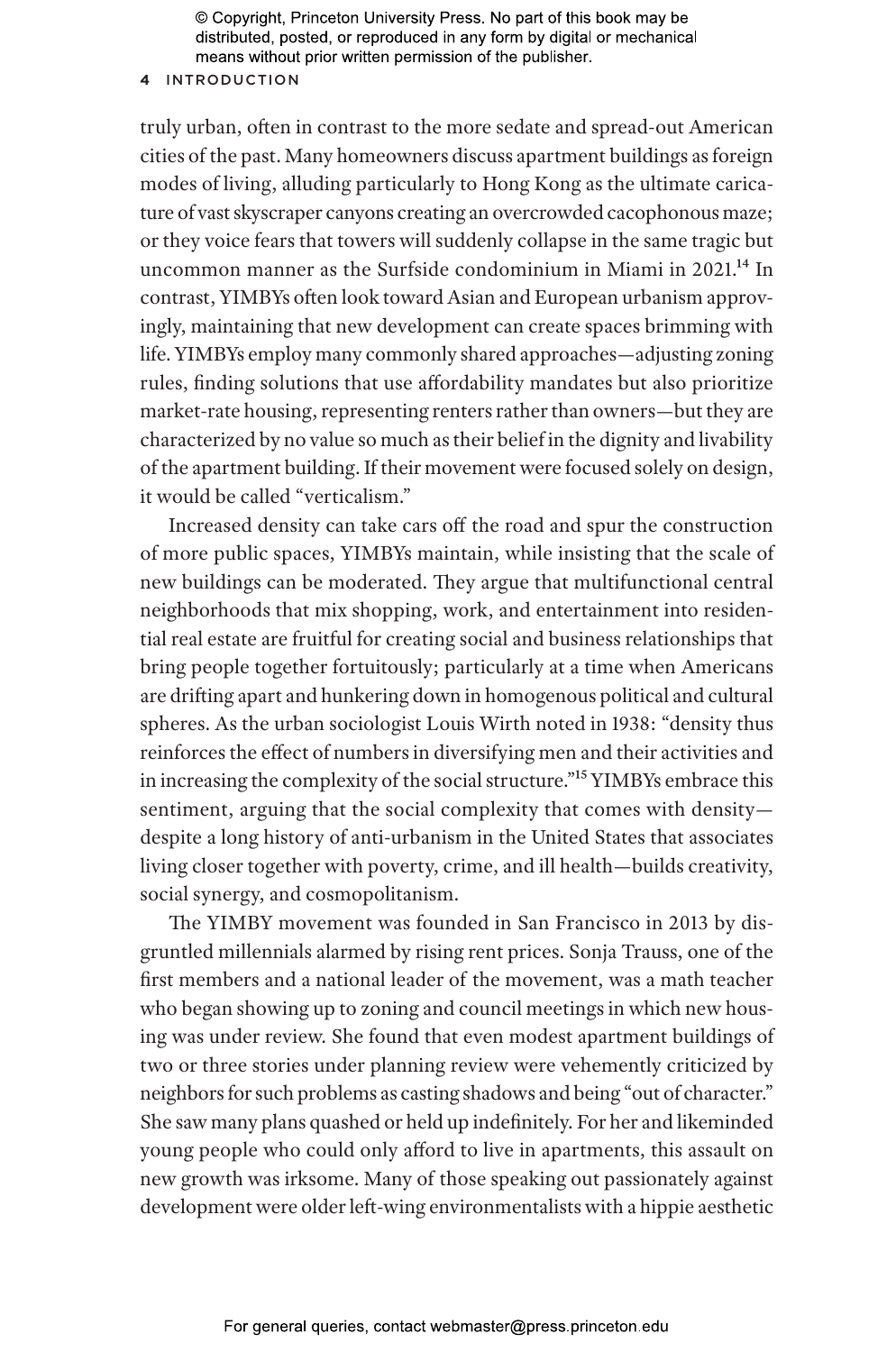## Introduction **5**

and purportedly radical politics. They hoped to preserve a city of poets, misfits, and rebels. Yet, Trauss and her cohort do not see *that* city when they look around Oakland, Berkeley, or San Francisco. Instead, they see a three-caste social system in which each group studiously avoids the others: older homeowners who live in rent-stabilized apartments or, more likely, homes that had been affordable but now are worth millions; younger tech workers who can afford \$4,000 in monthly rent or maybe even place a down payment on a home; and the support class of service workers who struggle mightily: everyone from cleaners and fast-food workers to nurses, teachers, and public sector employees. Increasingly, even middle-class urbanites are flung to the edges of the city. In this outer suburban ring, growth is still happening on cheap land (mostly in sprawling subdivisions) but it is badly connected to city jobs, forcing those at the bottom of the income divide to become super-commuters—sitting in traffic for two-hour stretches or boarding buses and trains before dawn to get to their workplace.

San Francisco's homes are six times more expensive than the national average.16 From 2010 to 2019, the city's population grew by 80,000 while only 29,000 homes were built.<sup>17</sup> While "density bonuses" (allowing more apartments on a site in exchange for developer support of local amenities) are sometimes available in the Bay Area, the major problem is zoning: most neighborhoods only allow single-family homes and, when apartments are permitted, there is a lengthy design, community, and environmental review process. This single-family "fundamentalism" is what YIMBY activists fight against: both at the level of planning reform and at community meetings where they attempt to win over residents saying "no" to growth. After attending planning meetings, activist Sonja Trauss quickly set up the tongue-in-cheek–named BARF (Bay Area Renters Federation) in order to propose a simple economic solution to making housing prices more affordable: by increasing supply. Those who were truly concerned with the city's transformation into an unaffordable enclave of tech billionaires and their millionaire employees should rally around this idea if they hoped to maintain even a modicum of economic diversity, Trauss and the nascent YIMBY membership of BARF argued.

The first meetings for Trauss and her associates were held in bars and cafés: young people gathered around brainstorming ideas about how to shift the ideological debate from "real estate development ruins the city" to "controlled growth moderates prices and allows for new residents to contribute to existing communities." The idea was to show up to meetings that were dominated by homeowners saying "no, no, no" to every proposal and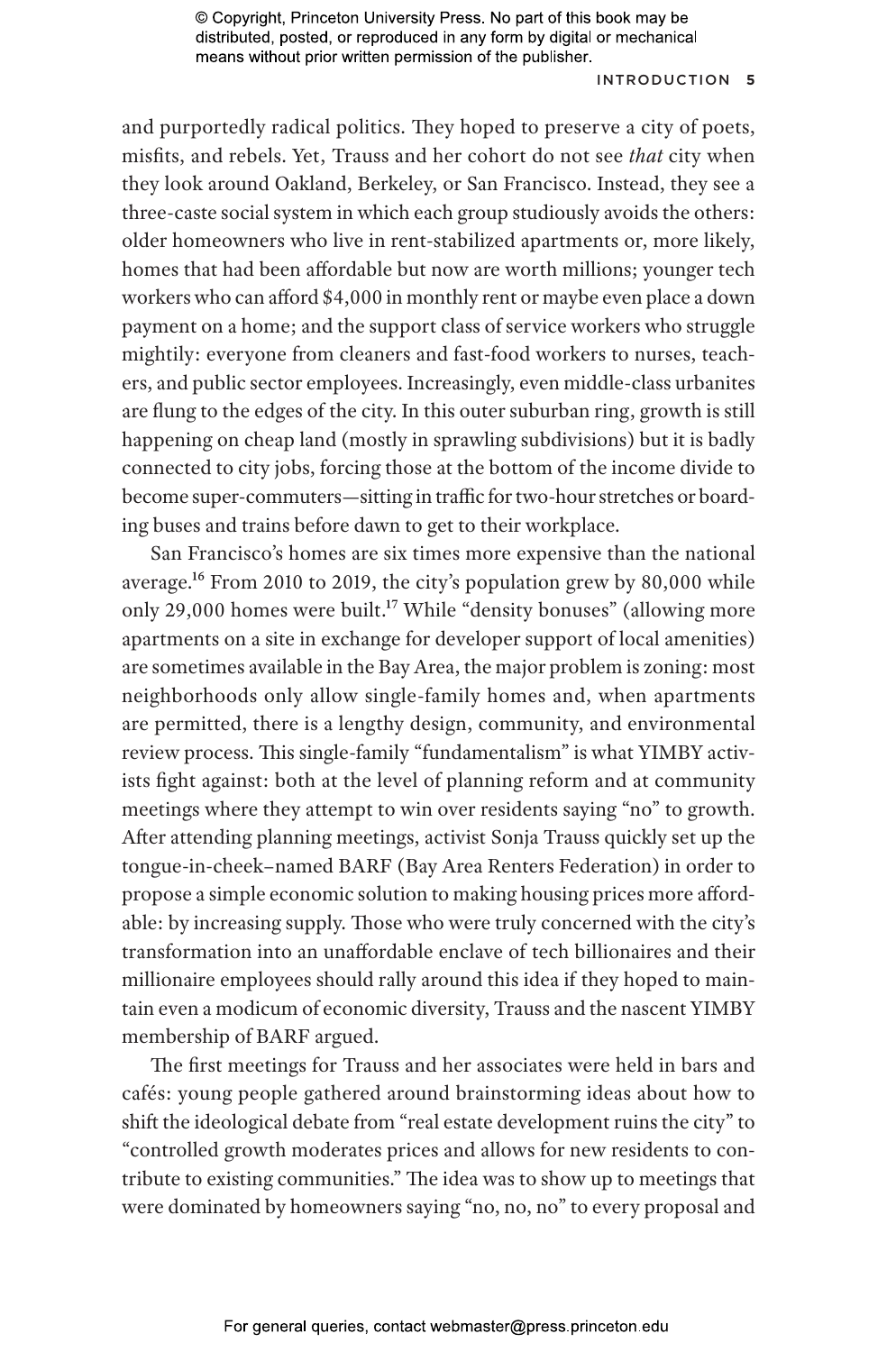#### **6** Introduction

have them finally say "yes" to something. The members of BARF—young, educated, and middle class—would also become a filter for projects that would increase density, socioeconomic diversity, and transport-oriented development. They would be a kind of secondary planning commission, cheerleading growth but also pushing for design and affordability mandates in every new project. They embraced the architectural philosophy of New Urbanism, first advocated for fifty years ago—to make cities denser and livelier with more people walking and living close together. YIMBYs frame these ideas in ways that younger people can understand: through speeches to local councils about housing precarity; simple slogans about density and growth bandied around over happy hour drinks; and, perhaps most importantly, endless internet memes about the selfishness and small-mindedness of NIMBY homeowners.

The YIMBY message quickly caught on: with urban newcomers in the Bay Area, with politicians who had been foiled in their attempts to build affordable housing in the past, with developers exasperated by red tape (who courted the groups for specific projects), and—more problematically—with tech bosses looking to house their workforce (who became major donors). In just five years, the movement that began during a public comment session in San Francisco had international branches, well-attended conferences, and California state senators who identified almost exclusively with the cause. More importantly, it had redirected the public conversation around growth from "go somewhere else" to "growth is inevitable, so how can we make it better, fairer, and more sustainable."

The YIMBY movement has created a novel but problematic coalition of activists who want to make American cities denser: they borrow much from anti-gentrification housing movements, but they view their constituents as middle-class market-rate renters; and they advocate for all new development, not just affordable housing for low-income people, a concept they call "build more of everything." YIMBY groups are also strongly supported by developers and real estate agents who see their platform as a valuable grassroots defense of the construction industry that changes the public perception of developers from rapacious to civic-minded. At the same time, density is also supported by many environmentalists who maintain that living closer together is more sustainable,<sup>18</sup> subscribing to the philosophy that extensive land use must be curtailed to prevent erosion and to fortify cities against sea rise, urban water shortages, and wildfires.19

This book analyzes the substantial criticism of YIMBYism from antigentrification progressives who argue that YIMBY groups are merely social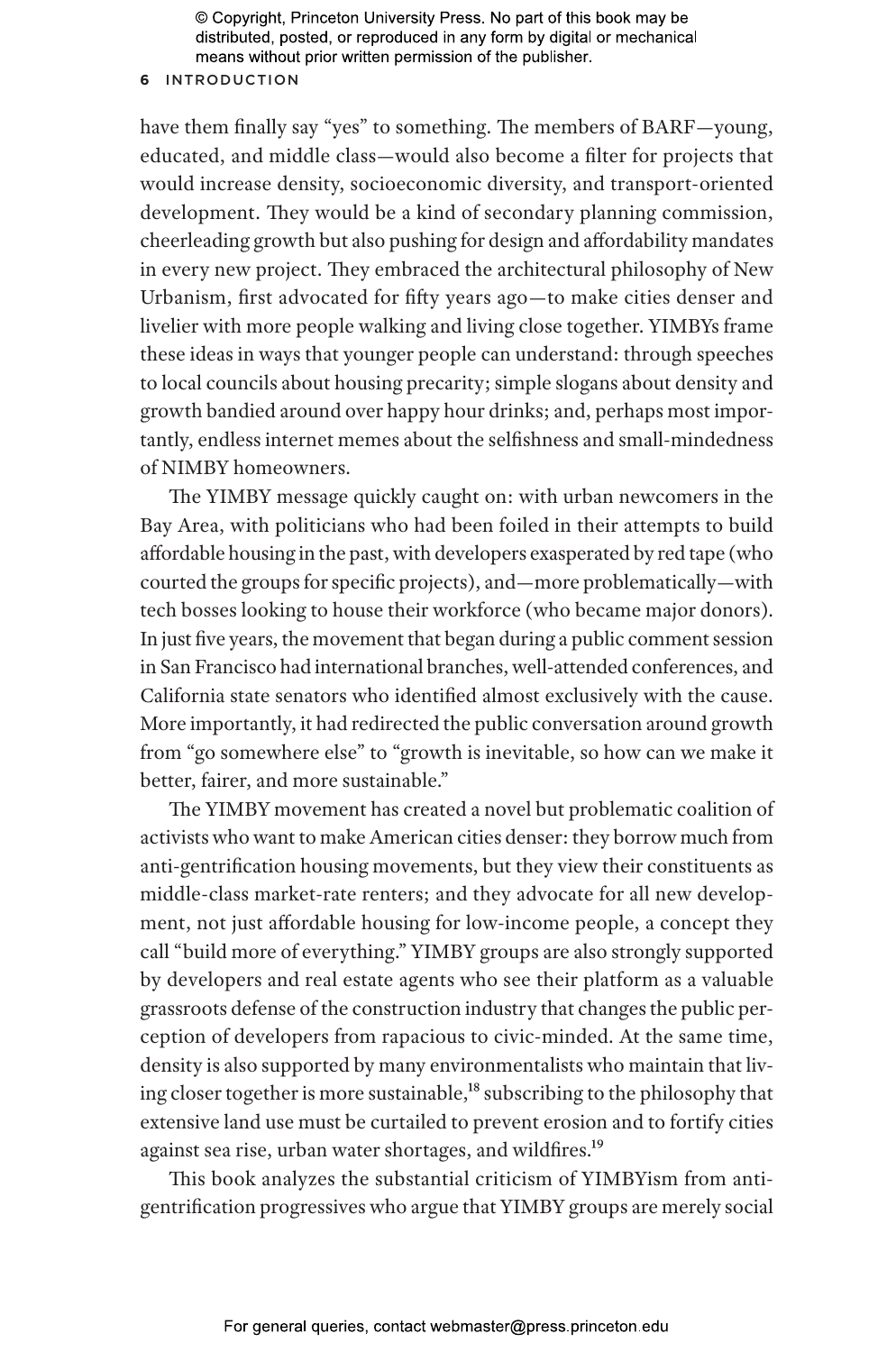#### Introduction **7**

justice shells concealing property interests. It also shows how density activists have successfully reframed urban growth as a progressive goal for creating more equitable and sustainable cities. They often use generational rather than class terms, portraying themselves as lobbyists for rent-paying millennials who want to live a more urban life than their parents' generation. In using this framing, they activate an age divide regarding opinions of suburbia (safe and stable versus deadening and environmentally harmful) while also acknowledging the income gap created by the 2008 financial crisis: many millennials, who are well into their thirties, are nowhere near able to buy a home. YIMBYs seek a middle ground between housing justice activists and "build, baby, build" condominium developers, and they paint the true enemy as established homeowners who, they argue, have fortuitously bought into ascendant property markets only to drive out newcomers. Their answer is the wholesale densification of American cities by adding more housing stock to wealthy and desirable areas that have thus far blocked construction of new homes and, particularly, of apartment buildings.

# **Densification and Urban Sociology: Strangers, Danger, and the Thrill of Bustling Spaces**

In 1884, when New York's Lower East Side was one of the most densely populated places in the world, the *New York Times* published a story titled "Slumming in This Town" describing how a fashionable London trend had reached the New World and how ladies and gentlemen could entertain themselves by sightseeing on the Bowery.20 Unlike the concern shown by Progressive Era reformers, who visited the same neighborhood with a sense of opprobrium and pity, these slumming uptown gentry were fascinated by streets teeming with life. They were tired of flânerie in the staid precincts of lower Fifth Avenue and sought out a more vibrant street scene, which they found in the mix of tenements and pushcart hawkers selling *schmattas*, potatoes, herring, and everything in between. Though density was associated with urban deviance, it was interesting to look at.

Urban sociologists have long been fascinated by categorizing the city as an evolving form whose physical attributes serve distinct demographic groups. Where one lives can make socioeconomic betterment possible—or unlikely. Proponents of the Chicago school of urban sociology, most active in the 1920s, used the urban boom they saw around them to describe processes of racial and ethnic segmentation, economic stratification, and community cohesion. Urban sociologists of the time were particularly interested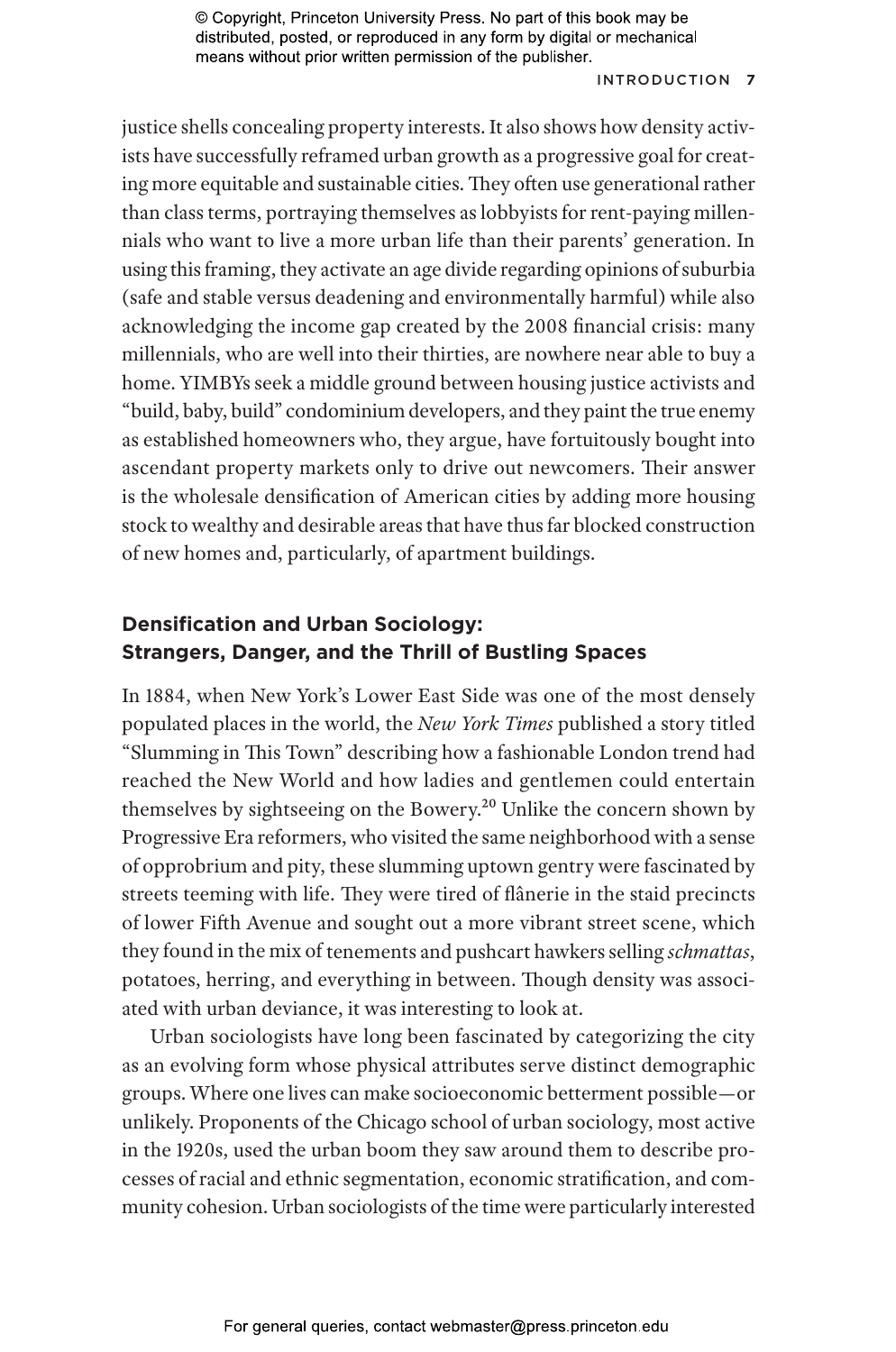#### **8** Introduction

in how immigrants moved to dense precincts and, after a period of struggle, were able to advance to better jobs and housing conditions on the periphery of the city. Sociologists like Robert Park, Ernest Burgess, Louis Wirth, and Jane Addams described the process of succession in which impoverished migrants eventually left the teeming heart of the city—overcrowded with tenements and multifamily or intergenerational living—for transitional zones and, if they were lucky, to the new suburbs built along rail lines. These scholars sought not just to demarcate a typology of urban zones but to elevate sociology as a discipline. They described urban development as a pseudobiological process: "[U]rban growth [may be thought of ] as a resultant of organization and disorganization analogous to the anabolic and catabolic processes of metabolism in the body," Park and Burgess proposed in their seminal 1925 text *The City.*21

Throughout the early twentieth century, density was bemoaned as a necessary agglomeration of people and resources that allowed for metropolises to function but was also a primary factor in widespread ill health, crime, and social "deviance."22 Being packed into neighborhoods cheek by jowl did not create new kinds of allegiances and affinities at first. Rather, as Louis Wirth put it: "The close living together and working together of individuals who have no sentimental and emotional ties foster a spirit of competition, aggrandizement, and mutual exploitation."23 In short, people thrust together, striving to get by, often decided to look away from each other in order to preserve a modicum of privacy. They concentrated on their own advancement rather than finding solidarity with those different from them. Yet, this thinking also undersells the success of dense immigrantfilled prewar neighborhoods. Wards made up almost entirely of migrants in Chicago, New York, and Boston may have been slums, but they offered exceptional mobility through education and work opportunities (although it should be noted this only applied to immigrants of European extraction). A sense of urban ennui went hand in hand with "mutual exploitation" as Wirth suggested, but there were also campaigns for more responsible landlords, worker safety, and higher wages.<sup>24</sup> Eventually, density and the mixing of urban cultures produced interethnic and mixed-race marriages, civic cooperation in the government and nonprofits, labor mobilization, and even the fusion restaurants of today's Lower East Side, where tourists no longer go to gawk at poverty but to eat kosher pickles, gelato, and *xiao long bao* (sometimes all in the same afternoon).

As postwar urban sociologists and city planners began to drift away from the Chicago school's model of community studies using concentrated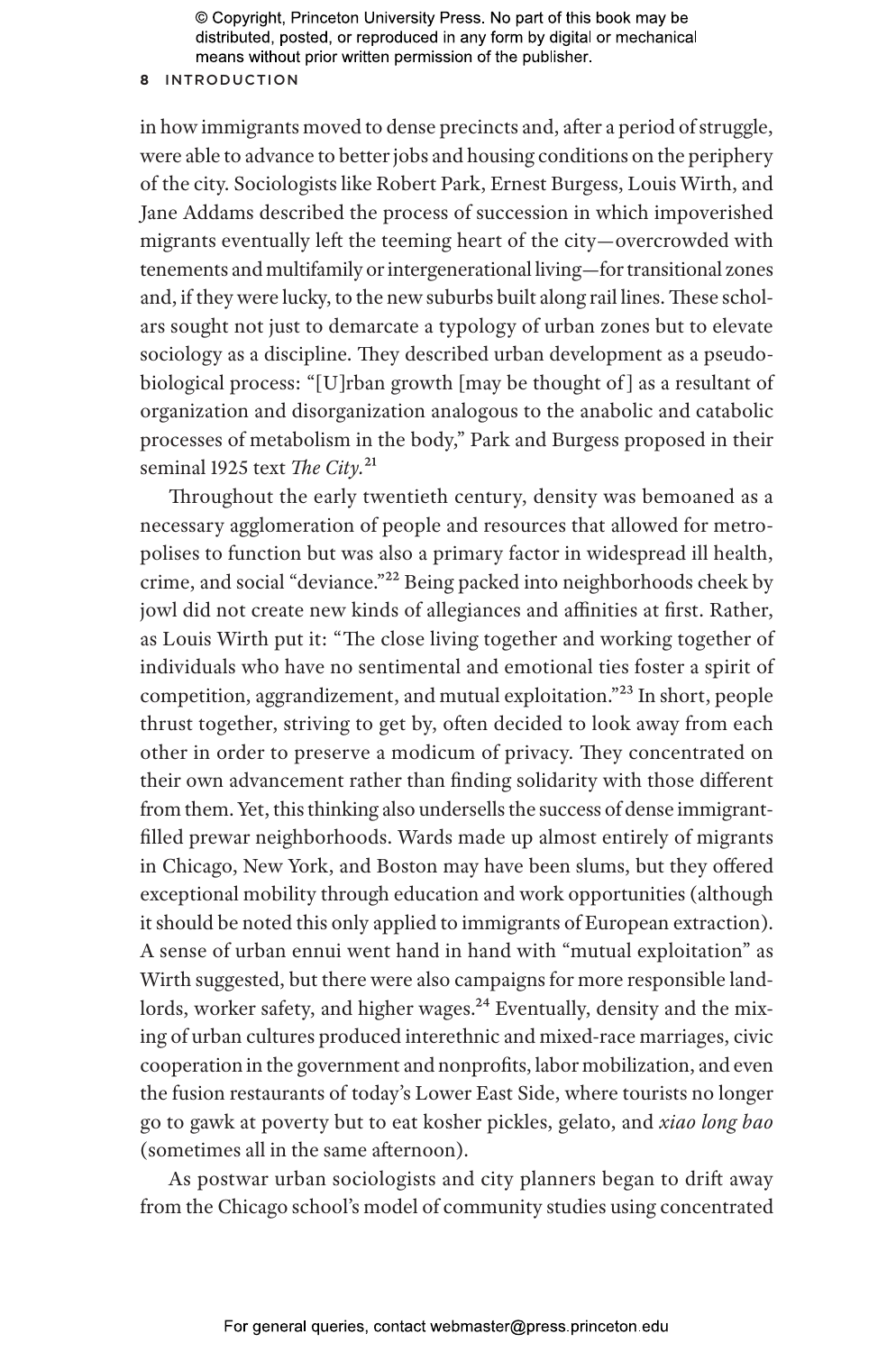#### Introduction **9**

ethnographic portraits of a single neighborhood, they focused more on outward growth and polycentrism as an expression of the future. American cities are, after all, a physical manifestation of capitalism dependent on growth, as Joseph Schumpeter maintained: without expansion or inward renewal, the system atrophies. Already by the 1920s, Park and Burgess had noticed that "[e]ven more significant than the increasing density of urban population is its correlative tendency to overflow, and so to extend over wider areas, and to incorporate these areas into a larger communal life."<sup>25</sup> New theories of urbanization that emphasized regions, connectivity, and limitless growth would come to define the American urban experience and, in doing so, would cast high-density life as something antiquated, dangerous, and unseemly.

In the popular imagination of post–World War II America, concentrated street life was associated with the past: sometimes it was romanticized for movies about bootstrapping immigrants, but mostly it was maligned as a primitive state of being. Not only were urban spaces degraded as dangerous and dirty, but many observers saw their sense of community intimacy and public street life on stoops, rooftops, and stairwells as a forced closeness that disguised inner discomfort. By mid-century, with the rapid growth of suburbs, most Americans would agree with the theorist Georg Simmel, who wrote in 1903 that in cities, "the bodily proximity and narrowness of space makes the mental distance only the more visible. It is obviously only the obverse of this freedom if, under certain circumstances, one nowhere feels as lonely and lost as in the metropolitan crowd."26

Yet, suburbia was not the solution. As suburbia became a fact of American life in the 1960s, many who were raised there began to locate a particular brand of dejection in the dispersed built environment. It may have had luster, but it seemed to lack substance: there was nothing to walk to, the uniformity of the housing stock bespoke a wider cultural problem of conformism, and despite the tree-lined streets, green areas were often paved over, creating less fresh air than advertised. The architecture critic Jane Jacobs was the first to express high-density nostalgia in her 1961 classic *The Death and Life of Great American Cities*, in which she lamented the gradual loss of the "sidewalk ballet" of neighborhoods such as her home, New York City's Greenwich Village.27 Tied up in this appraisal of suburbia's defects was an attempt to rehabilitate walkable central neighborhoods that were seen in the 1960s as antiquated at best and as dilapidated at worst (indeed, the book was very much a reaction to proposals to raze a large segment of Greenwich Village in the name of slum clearance).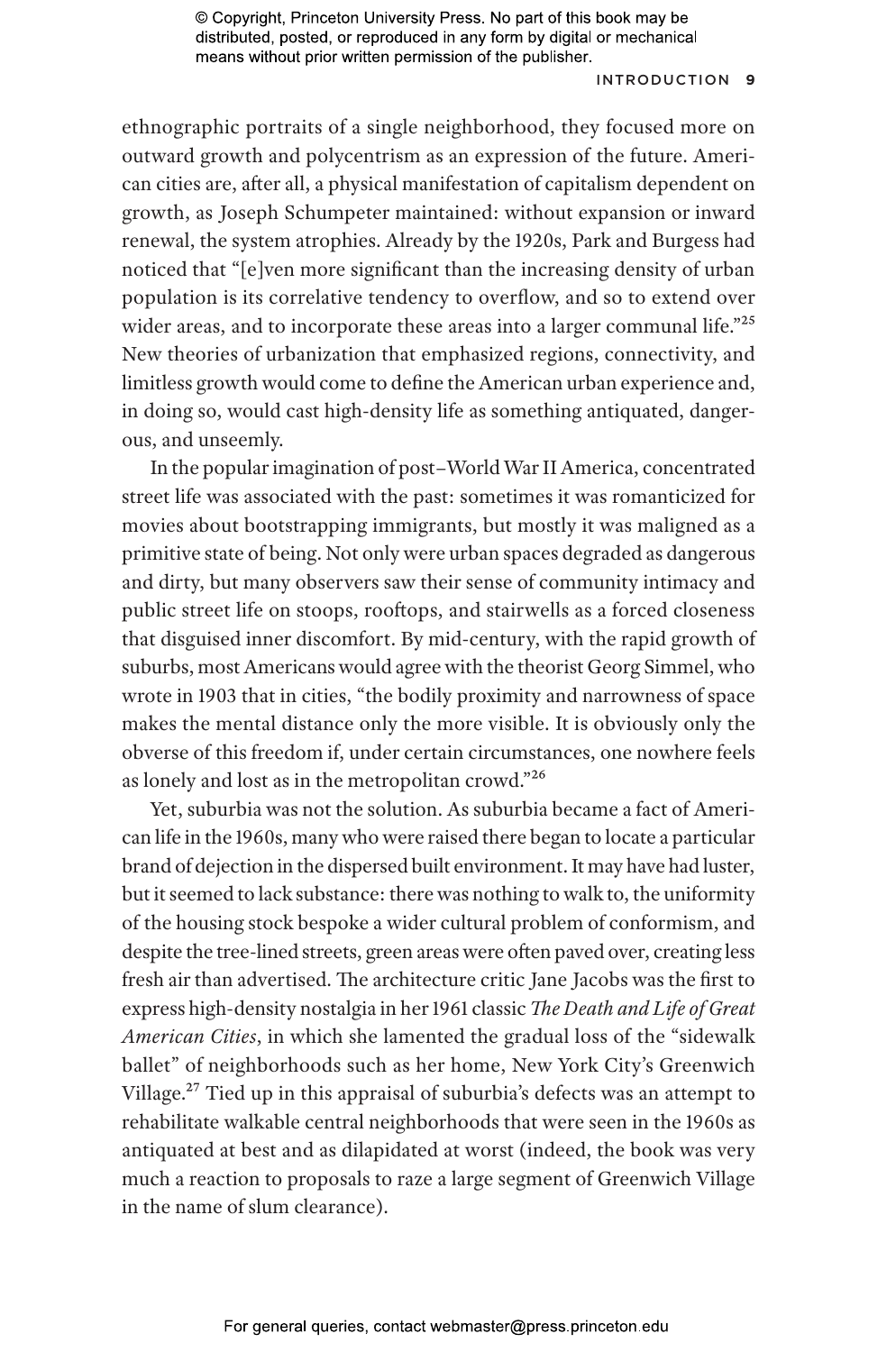## **10** Introduction

Along with the portrait of choreographed daily comings and goings of West Villagers that Jacobs romanticized, there was a larger hope to re-create socioeconomically diverse neighborhoods with small businesses and localized governance (even to the point of left-wing libertarianism, arguably).<sup>28</sup> This dream was based on older cities with compact streets mixing commercial and residential zoning. Examining the winding heterogeneous laneways of Europe—in contrast to the straight lines of ascendant North American modernism—Jacobs saw diversity in density. From population to building style to economic function, she sought to create a city that transformed each step one took through it, rather than places dominated by monofunctional land use for miles on end. In time, this formulation would be taken up not only for its social goals of neighborliness and coexistence but also for the broader objectives of immigrant integration, small business incubation, and alternative transportation for sustainability goals.

Jane Jacobs and the density that she cherished went, in a matter of twenty years, from an outsider critique of the hubris of urban planning to a foundational tenet of planning schools.<sup>29</sup> The philosophy of New Urbanism, made popular in the 1980s and 1990s, was a refocusing of urban design on building dynamic public spaces that maximized interactions between residents.<sup>30</sup> This meant smaller shops that were accessible by foot (or at least better integrated with the streets around them rather than surrounded by a sea of parking), more green spaces, and a far-reaching overhaul of zoning to mix commercial and residential functions whenever possible. New Urbanism was enthusiastically heralded by urban planners as a more sustainable way to build cities that returned to pre-automotive times with bustling street life, while community leaders praised the movement for its sociable and democratic qualities: bringing people back out to the urban agoras.<sup>31</sup> The problem was that New Urbanism remained largely confined within the walls of architecture schools: a kind of on-paper architecture<sup>32</sup> that was ignored by real estate developers who were busy quickly erecting identical singlefamily homes on greenfield exurban sites far from stores and mass transit. Indeed, as the United States continued to sprawl in the 1990s with no sign of densification—or of mass transit investment or mixed-use development some critics began to see the New Urbanist philosophy as a mere design shell to be slapped onto strip malls and suburban neighborhoods: an easy way to claim innovation by adding a bench and calling it a plaza, or putting a few colorfully painted townhouses into a subdivision and calling it "urban."33

Despite the fact that lip service to New Urbanism has been de rigueur for a quarter century within city government, the planning and architecture professions, and major national development firms, little has been done to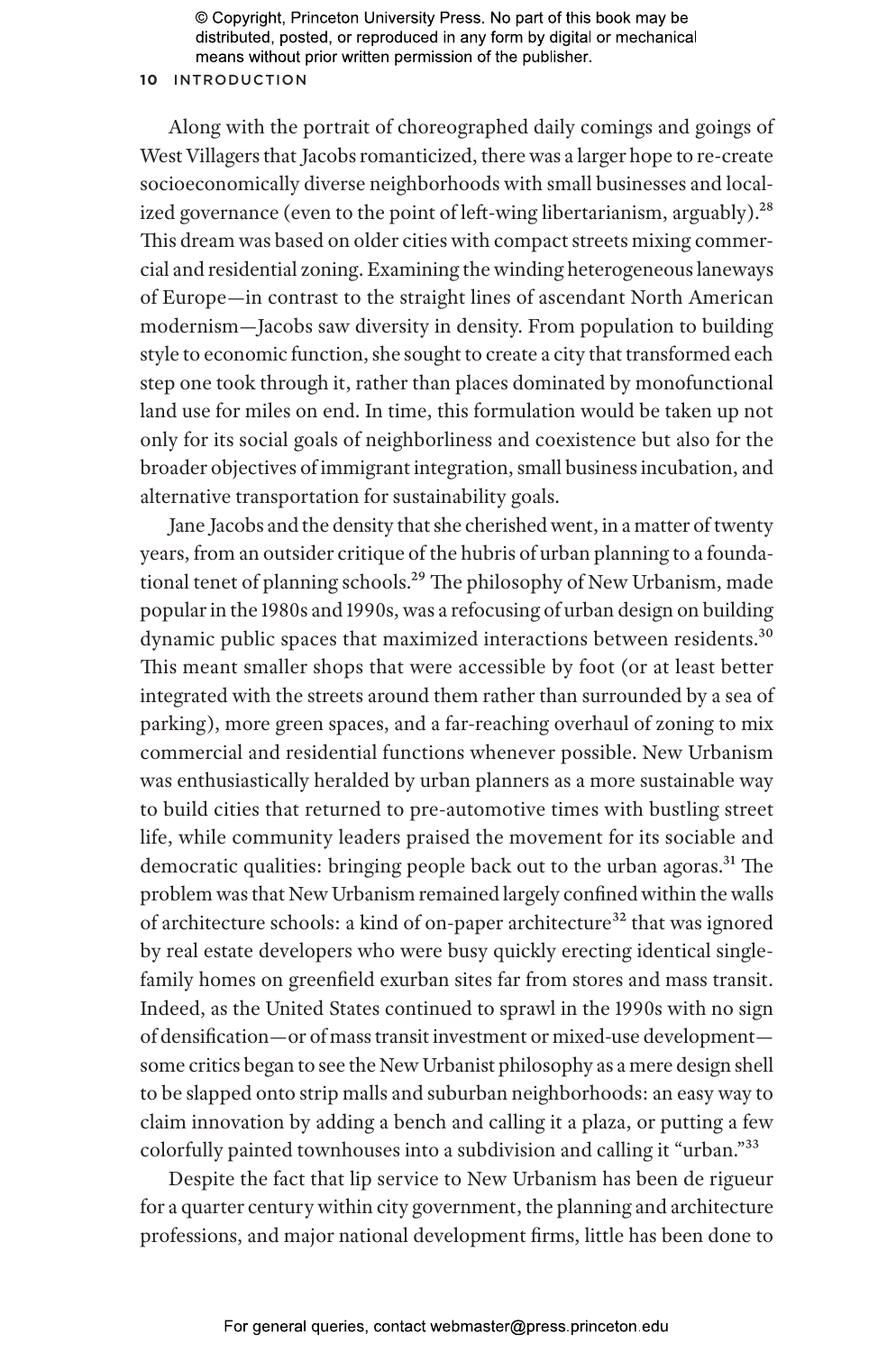## Introduction **11**

move in this direction. City zoning laws are a big factor in these decisions that play a larger role than consumer preferences alone. As of 2019, Arlington, Texas, was zoned 89 percent for detached single-family homes; more compact Chicago was not much denser at 79 percent, showing that this housing form is not just de facto in American cities but legally mandated.<sup>34</sup> Density and apartments have become much more popular in gentrifying urban areas but this has not forced a systematic shift in the way that new buildings are designed. Instead, it has put more pressure on existing prewar neighborhoods with attractive street life and access to public transport. For those who appreciate the appeal of urban life, the past twenty-five years have been a profound disappointment: many people have embraced walkability, smaller homes, and vibrant streets but government has done almost nothing to incentivize this form of growth. Premium neighborhoods like Capitol Hill in Seattle or Dupont Circle in Washington, DC, grow more and more expensive. The affordable option continues to be far flung and monotonous suburbs, consternating those who would like to live the New Urbanist dream but are thwarted by the reality of housing costs.

Out of this history of stymied densification came the YIMBY movement: people steeped in knowledge about New Urbanism with a copy of the *Death and Life of Great American Cities* on their bedside table. These highly educated activists offer a marketing push to translate planning jargon, including New Urbanism, to a larger public. They focus on changing zoning codes to allow densification in places that have already experienced considerable gentrification. They seek to re-create the natural density of inner-city neighborhoods that was often diminished by 1960s slum clearance programs that bulldozed low-income houses and apartments to make way for high-rises. YIMBY activists are in a peculiar position: they assure wealthier homeowners that new construction will not create the unbearable, insalubrious density of the past, and they also assuage the fears of low-income residents that new housing will not further intensify gentrification and displacement.

# **The Gospel of Supply**

The YIMBY movement has been criticized by many progressive housing advocates for its perceived free-market fundamentalism. It is, in the words of a longtime Seattle organizer: "just another way for centrist politicians to say that the public option is not on the table." For those involved in social movements that defend or seek to build more public housing, YIMBYism is a poor substitute. More problematically, it besmirches the reputation of state-run accommodation, adding to a long history of divestment and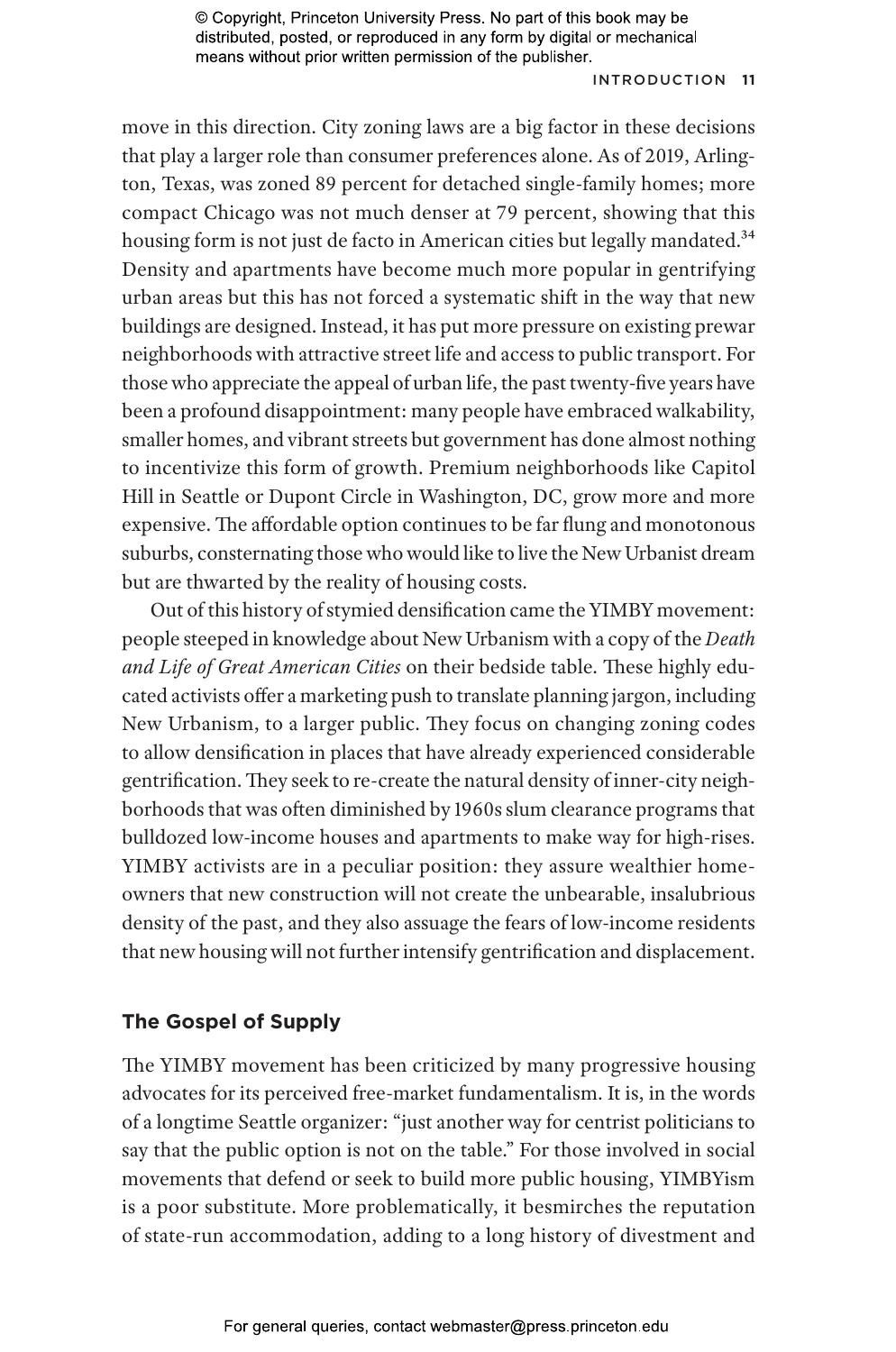## **12** Introduction

demonization of the sector.<sup>35</sup> YIMBY activists usually describe themselves as embracing a multiplicity of approaches. They maintain that even though their voice is often the loudest on plans to build market-rate housing, they push for affordability within those projects. YIMBYs also profess support for tax increases to build more public housing, or for more novel measures such as co-ops or community land trusts. Their overriding argument is twofold: public housing will never be built in sufficient quantities to solve the housing crisis in places like San Francisco, and increasing supply broadly will provide an expanded marketplace, bringing down prices for everyone.

This tide-that-lifts-all-boats argument of housing supply is not the focus of this book, but as a central argument of the YIMBY movement it is worth looking at in more detail to better show how density activists have reframed the housing affordability debate. Some more fringe elements of the movement are truly wedded to the idea that regulatory mechanisms—that often rely on considerable public participation—are the problem: if free markets reigned supreme then supply would immediately address demand. They go further to suggest that the affordability crisis is just the tip of the iceberg when it comes to urban planning; everyone would be better served with more freedom and greater respect for private property, they maintain.<sup>36</sup> This group is an extreme minority of those whom I interviewed and of the conversations happening online among YIMBY activists. Rather, most YIMBYs recognize that urban housing markets are not made up of fragmented and isolated subgroups (subsidized, public, luxury, etc.) but contained within one overarching system. Thus, any infusion of new apartments broadens choices, driving down prices, keeping wealthier people out of socioeconomically transitioning areas, and lowering the cost of older units to greater levels of affordability in middle-class neighborhoods.

The housing economics that YIMBYism rests upon is a contested field that has, in the past decade, become even more heated with the growth of "supply skepticism."37 This theory argues that new housing has the potential to actually increase suppressed demand, particularly in neighborhoods at risk of gentrification where displacement is already a problem. It also disputes the idea that there is a trickle-down effect when it comes to affordability, asserting that new units are likely to be at the luxury end of the market to maximize developer profits, having little to no impact on those struggling to pay rent.38 Scholars holding this view are quick to dispute the efficacy of "filtering": the concept that articulates how markets supply low-income housing through the aging-out of older homes from middle-class segments of the market (and why luxury builds eventually produce more affordability lower down the real estate food chain).<sup>39</sup> These housing experts bolster the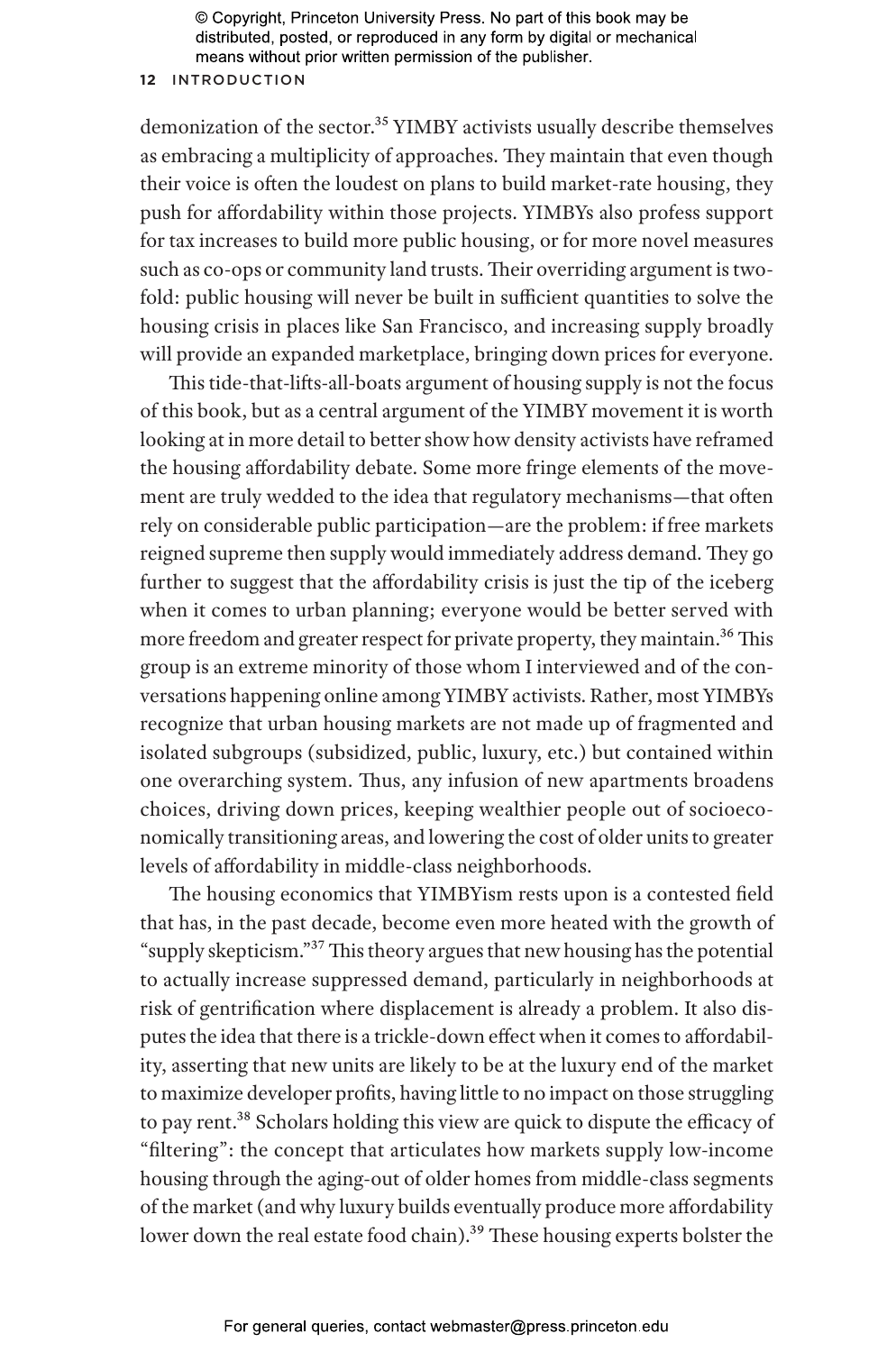### Introduction **13**

growing concern over development not just from homeowners but also from renters seeking to avoid increases in their monthly payments.<sup>40</sup> However, there is still considerable evidence that the laws of supply and demand are not broken, just frustratingly slow.

Much of the existing data shows that adding to any part of the housing market, including the higher-priced segments, eventually lowers costs.41 Most studies in this field have shown that expanding supply slowly decreases costs for all sectors of the market. One New York City study showed that every 10 percent increase in market-rate housing in a given neighborhood would result in a 1 percent reduction in rental prices:<sup>42</sup> a supply effect but not one that gives much optimism to public policy officials tasked with solving the affordability crisis. However, this does not take into account the fact that many new projects, including in New York, have inclusionary zoning mandates that require affordable units within all new projects. Other cities with more available land can also have positive effects from "gentle" upzoning through new building codes that allow multiple units on a single lot: this can range from townhouses to accessory dwelling units above garages or in backyards.43 These more suburban fixes can have the benefit of increasing housing stock while moderating the pace of development and the attendant effects of neighborhood gentrification.

All signs show that, currently, state-funded options alone cannot solve the United States' tremendous affordability crisis because of the incapacity for local and national governments to attain financing, organize construction, and, most importantly, secure public support. There is a huge gap between the desire of housing activists to launch radically expanded public housing programs and the will within state and federal government to find the money to do so. Ideologically, the United States, unlike Singapore or Sweden, is not bullish on public housing, given the history of slow completion on a relatively small scale with lackluster upkeep.<sup>44</sup> This presents a severe challenge to the amount of housing that is kept permanently affordable and has caused anti-gentrification activists to demand new sustainably built public housing as the major solution to the affordability crisis. A number of novel approaches have emerged since the 2008 crisis that would replace the "projects" of the 1960s with community land trusts, nonprofit housing, or a federal social housing authority tasked with purchasing bad assets and de-privatizing them.<sup>45</sup> Yet, YIMBY activists prefer to concentrate on supply only, without indicating what kind of housing will be prioritized. The majority are deeply skeptical that states like California will find the political capital to push through a purely "public option" for housing.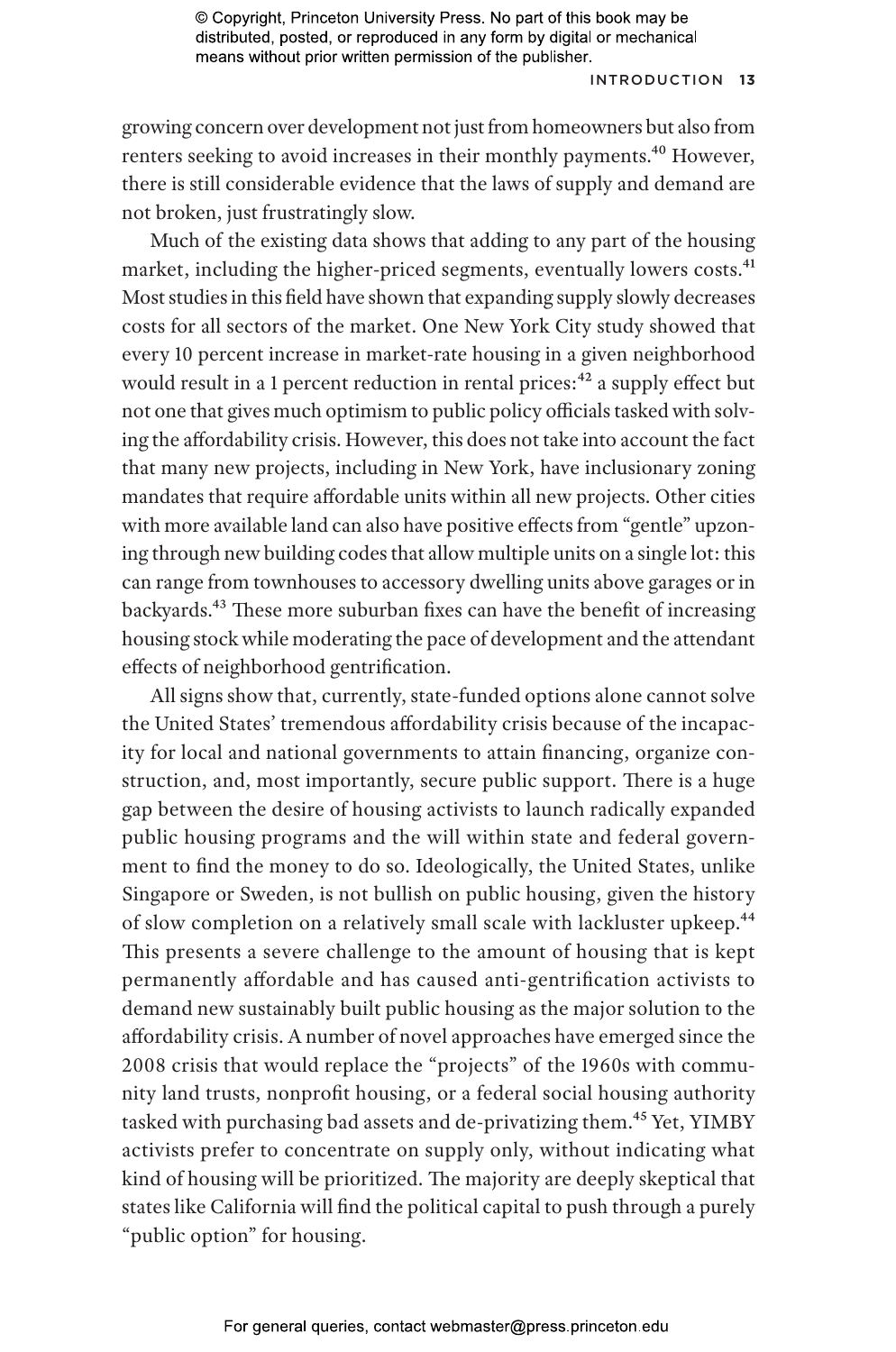## **14** Introduction

At the same time that YIMBYs advocate for a simple supply solution and point at statistics showing a slowdown in housing construction in desirable cities, they also ignore larger trends of housing market financialization that have occurred in the past two decades.<sup>46</sup> Growth is no longer simply a matter of providing new homes to people in need of rental housing but can serve platform-based tourist services (like Airbnb), "ghost tenants" who purchase units as a safe-deposit box for cash from abroad but reside elsewhere, or simply large financial firms that increasingly speculate in new apartments via real estate investment trusts (REITs).<sup>47</sup> This makes the question of *supply for whom* more important. Despite these changes, YIMBYs have trained their sights on a single achievable goal: repeal of single-family zoning across the country to increase the ability to build. The consistency and simplicity of this point is one of their major innovations and what has distinguished them from previous housing affordability activists.

The mainstream economics confirmation of YIMBY activists' main argument (supply) is not necessarily a slam dunk for their cause, especially not in cities like San Francisco where they are most active. The argument that for-profit developers need a relaxation of single-family home restrictions to build (primarily) apartments is not an attractive one. Indeed, the immiseration of the unhoused and the gargantuan struggles of working-class people to make rent in places like the Bay Area seems to have opened possibilities for much more radical solutions to the affordable housing crisis. These options, sometimes lumped into sustainability proposals under the banner of the Green New Deal, have attracted millions of people to support a new role for the government in building and maintaining housing, akin to Franklin Roosevelt's efforts during the Great Depression. Especially with the economic and public health devastation wreaked by the coronavirus pandemic, many in the housing activism space contend that now is the time for bold solutions, unlike YIMBYs who believe opening the spigot of supply would remove the biggest obstacle and go a long way in solving the crisis. This book traces the tension between YIMBYs and more radical housing movements that maintain that the time for measured steps and market-based solutions to housing affordability is well and truly over.<sup>48</sup>

# **No Room for Neighborliness in the Struggle for Housing Affordability**

In 2018 the YIMBY movement held its third national conference, called YIMBY Town, in Boston. It was hosted by a community college in the majority Black and Latino neighborhood of Roxbury and was well attended.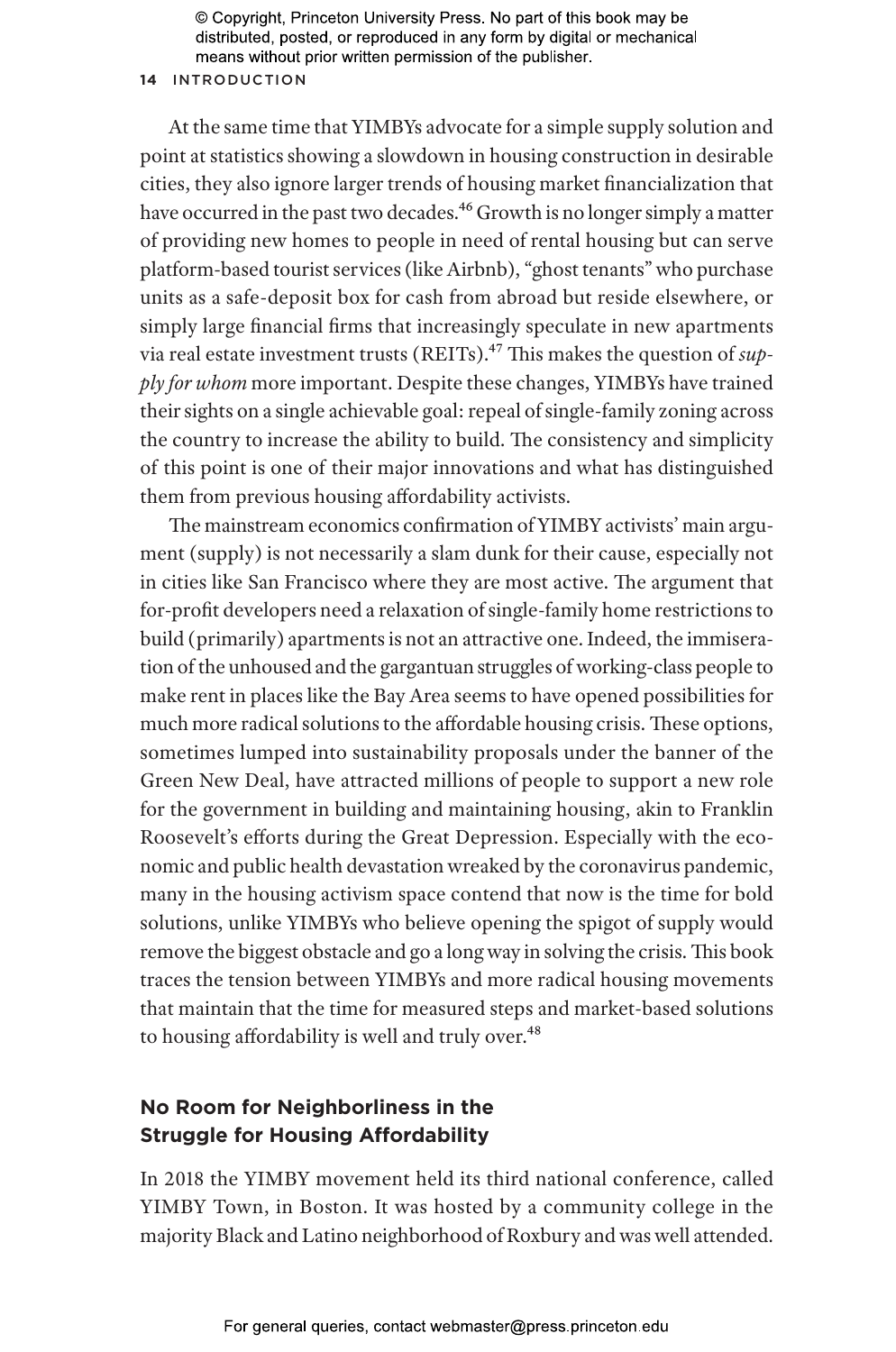#### Introduction **15**

YIMBYs from around the United States mingled to talk urban planning and densification. Yet, by 2018, the frayed relationship between YIMBYs and other housing activist groups was well known. Some Boston activists had even publicly denounced the organizers' choice to host their conference in a neighborhood in the process of gentrification. For them, the gospel of "build more of everything" was completely off-key for people struggling to stay in their homes. Low-income people in the Roxbury neighborhood did not want to see more housing because they associated growth with getting priced out.

During the last speech of the conference, the main event was moved from a theater space to a gymnasium farther into the building's interior because organizers expected some "disruptions." As the speech was underway, a loud noise came from down the hallway as nearly a hundred protesters wearing bright yellow shirts with drums, kazoos, vuvuzelas, and giant signs decrying displacement stormed toward the gym. Organizers attempted to stop their march on the keynote speech without success. The protestors flooded into the gym and immediately walked to the front of the room as the audience fell into a hushed silence (aside from the click of mobile phone cameras to document the intruders). Members of progressive Boston housing groups—Right to the City, Dorchester Not for Sale, City Life/Vida Urbana, and others—stood at the front of the room with their banners facing the crowd in a pose meant to elicit shame and chanted, "We've got the power." The conference crashers had a brass band and a bullhorn, but the YIMBYs quickly gave them the microphone in a first act of capitulation. People in the audience politely clapped.

The standoff at the national conference was punctuated by a mini teachin about gentrification from activists who were largely people of color (the YIMBY meeting was also diverse, which mitigated the white-interloper feeling that the movement is often accused of ). One woman admonished the crowd: "You don't walk into a neighborhood without asking the people who live there." Later, one of the activists told the *Boston Globe* the gist of their concerns:

We keep being told the solution of "build, build, build" will trickle down to affordable housing in the most-impacted communities. But we don't have any proof of it. . . . We have complete proof of the opposite, which is that our folks get displaced and cannot afford the rents. It's hard to trust and support a movement that is not working for our communities.<sup>49</sup>

The major grievance was that building more was exactly what local activists had been trying to stop for years in order to *maintain* affordability. Furthermore, the people who advocated for the opposite were largely outsiders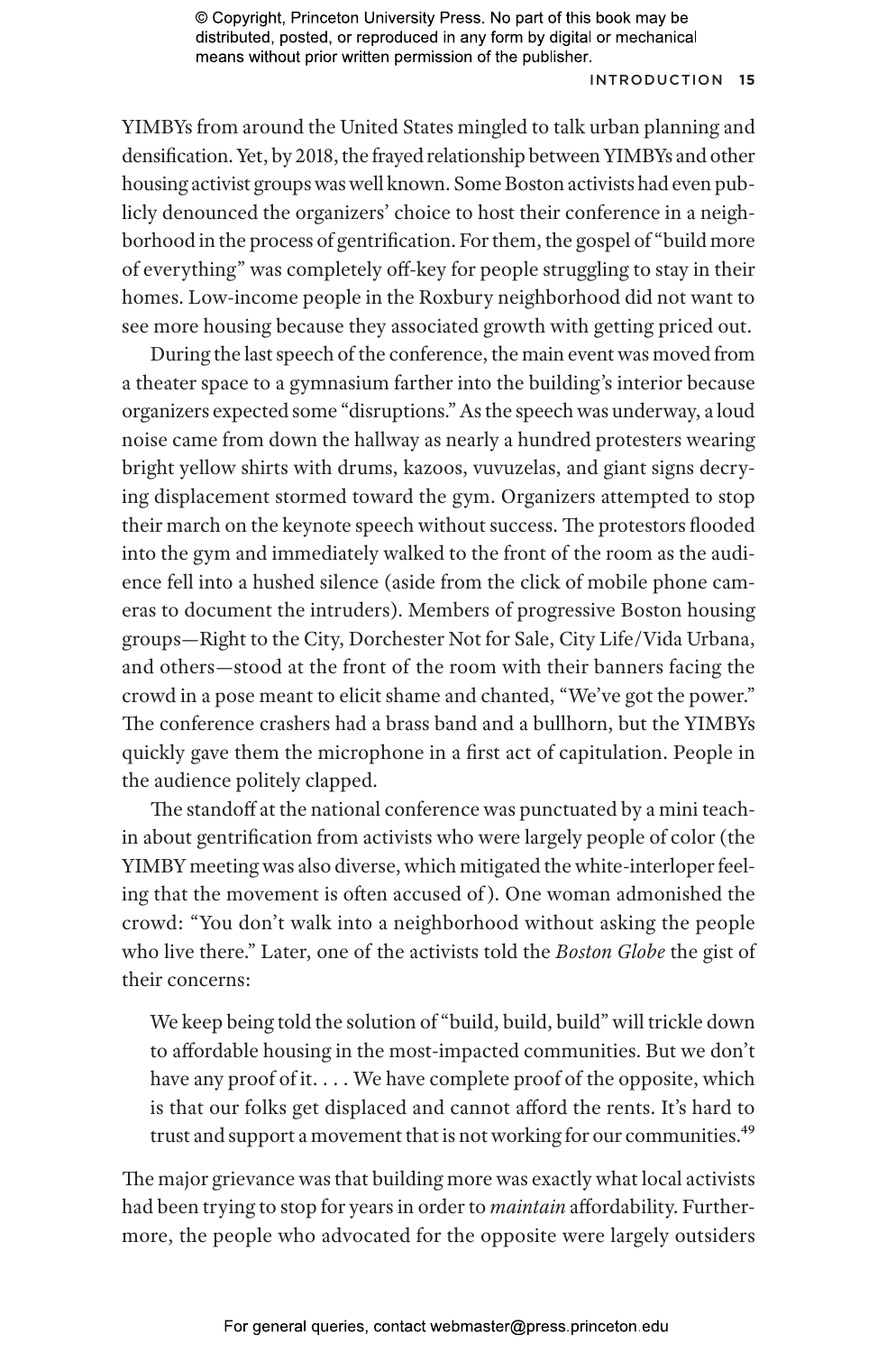# **16** Introduction

with a middle-class solution that seemed suspiciously geared toward their middle-class interests. As the conference crashers left, the audience erupted in loud applause. Later, the organizers released a statement in solidarity with the groups that disrupted them. Seemingly they decided the unplanned interruption was the best possible closing.

This showdown is at the heart of this book: those seeking market-rate densification of cities wish to simply join existing housing advocates as a different but complementary "flavor" of activism. YIMBYs believe this is possible; anti-gentrification groups do not. The former see themselves as expanding the struggle; the latter think the new focus is missing the crucial goal: helping those in the most need. The conflict between the two groups also shows a wider gulf within urban management and US politics more broadly: the centrist position is no longer a popular one. YIMBYs pride themselves on solving problems through compromise and incrementalism. That is a hard sell in American cities, which, at the moment, are riven with economic inequality, racial tension, and infrastructural neglect. This book shows how density activists frame urban issues and how they aim to rekindle neighborliness and the ethos of living together, and it interrogates their successes and failures in rousing a new political coalition of renters.

# **Structure of the Book**

San Francisco—with its meteoric rent prices and booming tech economy is ground zero for YIMBYism. The problem of housing affordability has jumped scale from a working-class issue to a middle-class one. The first chapter of the book examines how San Francisco has resisted building housing at the same rate as similar-sized cities. In 2014, YIMBY organizers began to demand immediate growth and densification and then exported this idea to other cities using conferences, slickly designed websites, podcasts, and toolkits for dealing with zoning boards. The chapter shows how the movement began as a standoff with an older generation of culturally Left former-hippie homeowners in San Francisco and Berkeley who opposed growth, splitting progressives on neighborhood issues. Last, it analyzes how YIMBYs lauded the work of anti-gentrification activists in the Mission District and Oakland but also sought to keep their own efforts separate and confined to middle-class participants, attracting the ire of tenants' organizations that felt that middle-class (disproportionately white) housing groups should act in solidarity with working-class people of color rather than in their own interest.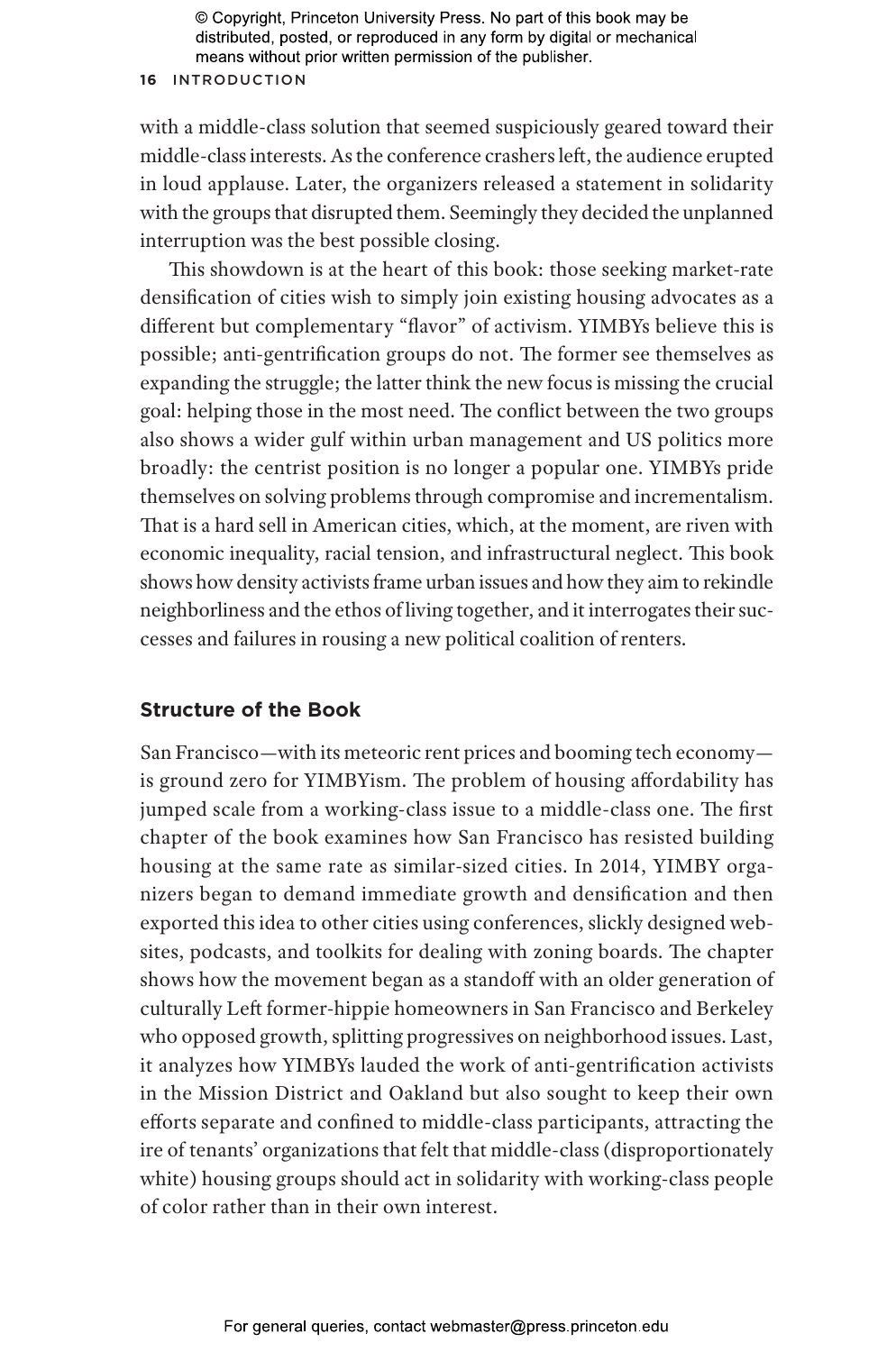#### Introduction **17**

As cities have both expanded and re-densified in the early twenty-first century, the ethos of NIMBYism has become harder to maintain. Often, people with NIMBY incentives are part of the baby-boom generation who grew up in suburbia (and see it as the quintessential model for cities because it structured their childhoods) and are now homeowners with valuable assets that could be adversely impacted by higher density. Conversely, density activists are mostly millennials (under age forty) who struggle to afford high rents and are locked out of the housing market. The second chapter examines interview data with YIMBY activists (most of whom are millennials) as well as a small sample of homeowners (all of whom are over age fifty), in order to contrast competing generational visions of how dense American cities should be.

Those who fight to keep away development often do so to protect values seen as inherently progressive, such as preservation of historic architecture, conservation of parks and open space, and protection of communities from displacement and gentrification. Yet, YIMBYs dislike the nexus of altruism and self-interest. They maintain that those with a Not in My Backyard mentality are frequently affluent progressives who bemoan gentrification but also have zero tolerance for growth, fueling housing shortages and a high rent burden for working-class families. The second chapter concludes by asking if YIMBYism is indeed a sea change in how a new generation is thinking about cities and, if successful, whether the movement's plans would drastically change the look and feel of sprawling American cities to be more vertical and urban.50

Boulder, Colorado, is sometimes known as the "People's Republic of Boulder" or the town "wedged between the Rocky Mountains and reality" for its massive network of hiking trails protected by a 1967 law creating an urban greenbelt to limit growth. Even with the constraint of the greenbelt, Boulder has not significantly densified despite a growing tech economy bringing new workers and the constant pressure of a student population of over 30,000. Since 2013, YIMBY groups have successfully lobbied against several ballot initiatives to limit growth, pushing back against anti-development residents who feel that more downtown apartments will ruin Boulder's unique character. Chapter 3 analyzes how YIMBY groups navigate environmentalist objections to development:<sup>51</sup> often arguing for growth using the rationale that real urban greening only occurs when dense walkable urban cores are created (a feature lacking from many American cities). It also contains a historical section on Ebenezer Howard's ideal of the "garden city." This framework was successfully implemented in Boulder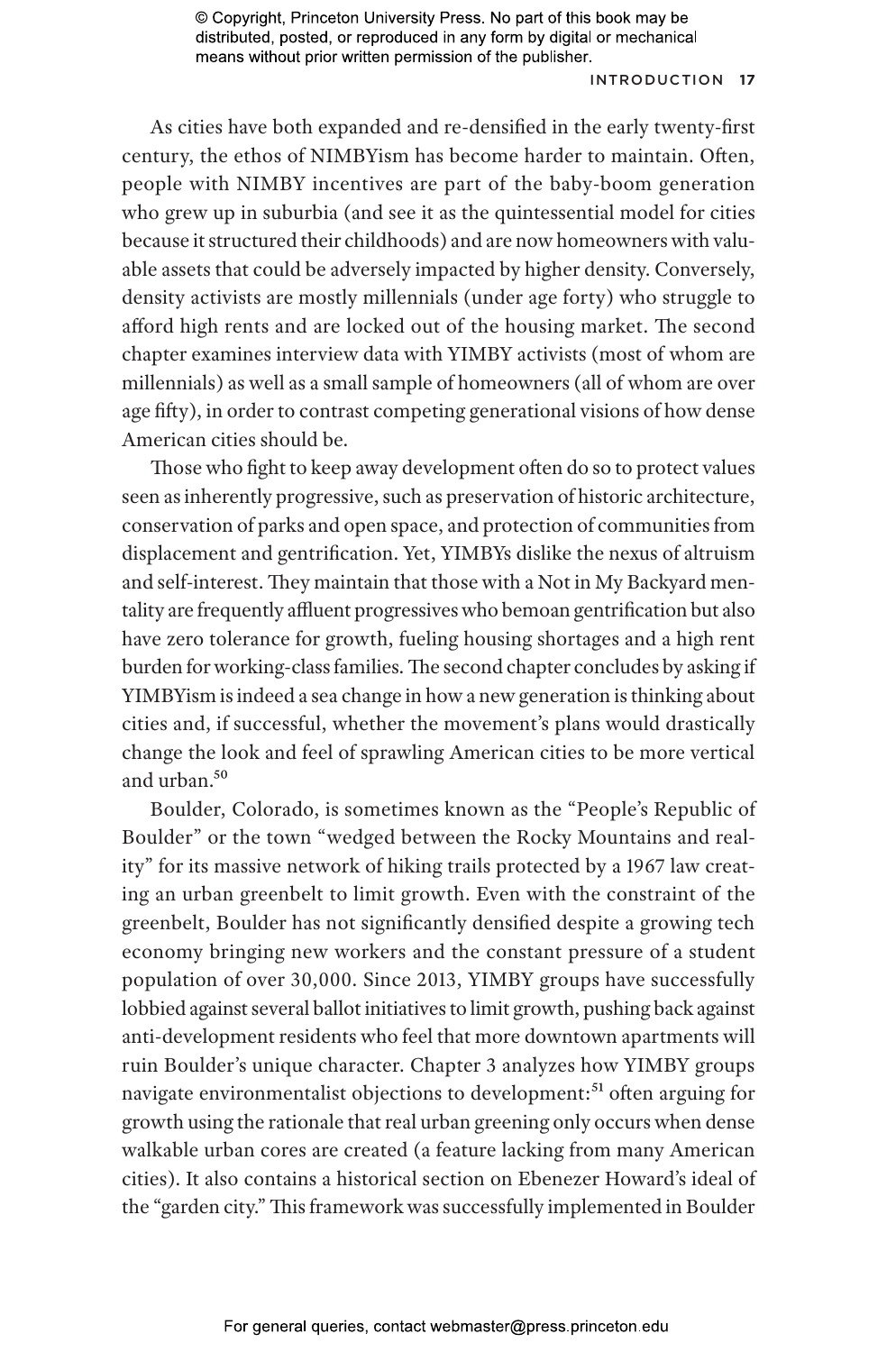#### **18** Introduction

to establish protected public lands,<sup>52</sup> but without proper urban density, the model has been ineffective in controlling sprawl.

The capital of Texas has a much-repeated mantra: "Keep Austin Weird." Emblazoned on t-shirts and hissed at planning board meetings, it is invoked to guard against some of the most rapid population growth in the United States.<sup>53</sup> Chapter 4 shows how YIMBYs in Austin, who originally organized around expanding rail transit, began taking on anti-growth residents and sparked a war over urban authenticity.<sup>54</sup> Density activists see extensive construction as a means to stave off higher prices while continuing to attract new residents and preserving the "weird" spirit. Drawing on urban arts economy literature, the chapter shows why many YIMBY activists see themselves as the original Austin creatives, whose efforts in the arts and hospitality economies put the city on the national radar but who may now be victims of their own success because of rising prices.

The YIMBY movement has caught on in a range of global cities, including three groups in Australia, nine in the United Kingdom, and three in Sweden. These groups argue that urban life is no longer a cultural choice but the only path to upward mobility. The last chapter of the book broadly considers how YIMBYism transcended its American origins and found a global audience, and why this framing of housing affordability is novel in a range of international contexts. Drawing on examples from the United Kingdom and Australia, it considers how the movement has supplied a language of growth and densification that has been picked up in other Anglophone countries, even those without a strong history of NIMBY objections to apartment construction.

The book concludes by considering the future of YIMBYism and whether the fragile coalition of housing-growth advocates assembled in the past ten years can hold together and present a unified and appealing political platform for millennial voters. It also analyzes the immense challenges to high-density urban life brought on by the coronavirus pandemic, examining whether apartment living can maintain its appeal in an era of widespread epidemiological fear.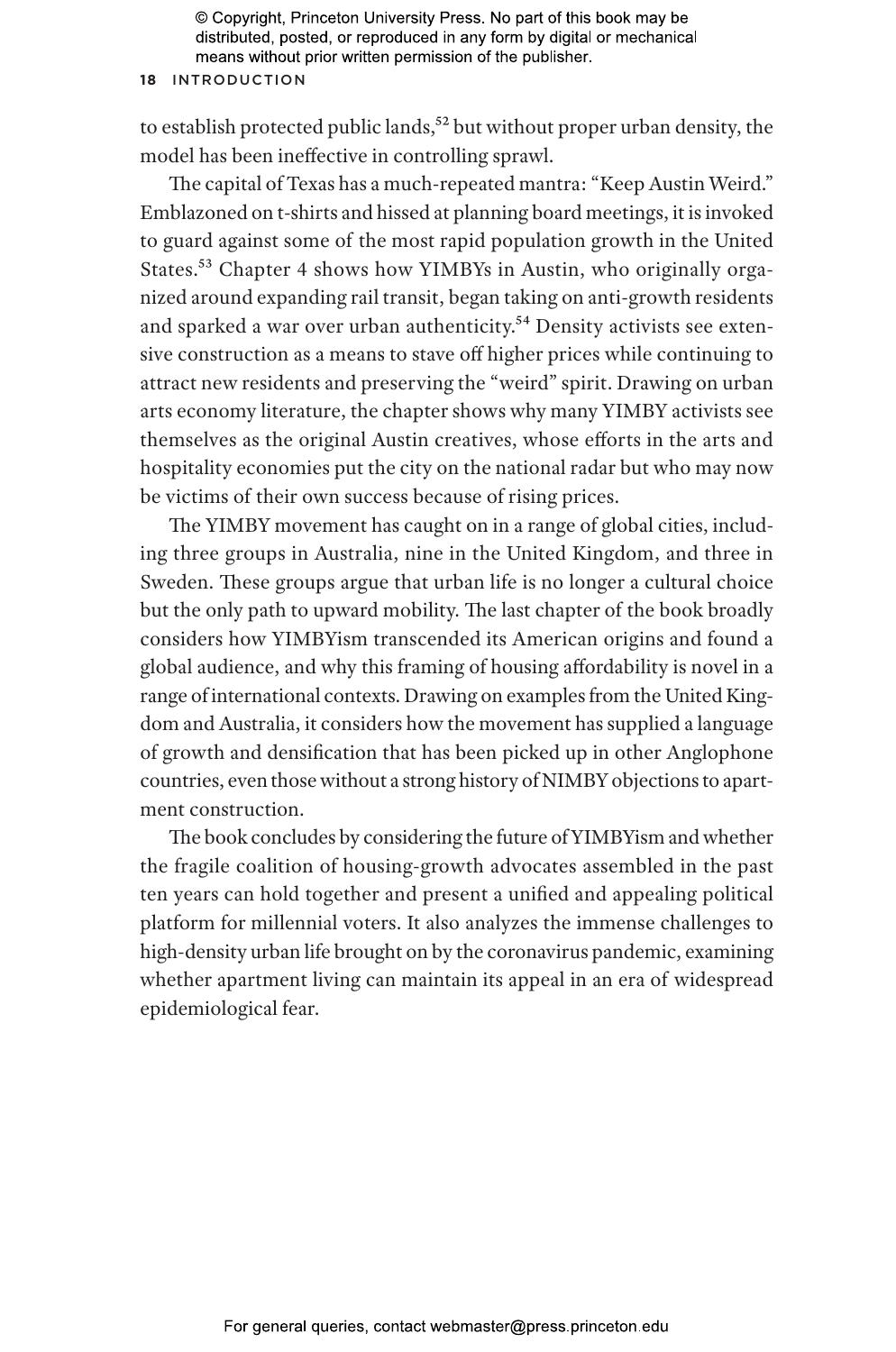# **INDEX**

Abundant Housing, 128 accessory dwelling unit, 13, 65, 96, 107 activism, 14, 16, 28, 34, 38–40, 132; antigentrification, 23; anti-growth, 57; astroturfing, 48, 161 adaptive reuse, 62 Agnos, Art, 28 Airbnb, 14, 95 Arts and Crafts style, 80 Aspen, Colorado, 98 Association of Bay Area Governments, 25 astronaut families, 143 AURA, 106, 110–21 austerity, 137 Austin, Texas, 100–123 Austin Neighborhood Council, 102 Australia, 137–39 Auyero, Javier, 109 baby boomers, 56, 58–64, 71–72 Bacigalupi, Paolo, 164 backyard, 159 Bay Area Rapid Transit (BART), 20 Bay Area Renters Federation (BARF), 5–6, 31 Bellamy, Edward, 78 Berkeley, 2, 5, 39–42, 54 Better Boulder, 76 Boulder, Colorado, 74–99 Boyd, Robin, 140 Breed, London, 21, 53 Brisbane, 150–56 brownfield, 130

California Renters Legal Advocacy and Education Fund (CaRLA), 36 California YIMBY, 36 Casar, Greg, 102 Central Business District (CBD), 105, 125, 141, 143, 145, 150–53 Central Market Payroll Tax Exclusion, 29 Chiu, David, 50

class, 7, 14, 70–72, 140 climate change, 49, 53, 64, 116, 154, 156, 162–64, 172 Code-NEXT, 102 cohabitation, 101 college town, 77 community character, 3, 34–35, 57, 76, 109 community consultation, 130 community land trust, 113, 163 commuting, 61, 73, 92, 116; rail, 116–17 coronavirus, 3, 14, 18, 124, 138, 158–59, 160, 162 cosmopolitanism, 4, 141 counterculture 58; Austin, 102–3; San Francisco, 19 crime, 4, 8, 29, 77, 137–38, 144, 157 Davison, Graeme, 139 DeLeon, Richard, 28 Democratic Party, 52, 70, 120 densification, 7, 10–11, 15–16, 18, 71–72, 76, 95, 102–7, 109, 117, 131–36, 146, 151, 154–55, 163–64 developers, 6–7, 23–24, 32–33, 38, 43–49, 50–53, 81, 94, 97, 102–4, 111, 115, 121–22, 128, 130–32, 145–46, 151, 158, 161–62 domestic violence, 148 duplex, 54, 65, 96, 104, 107, 153 Easterling, Keller, 30 Ehrlich, Paul, 88 elitism, 57, 77, 96

eminent domain, 84, 87, 163 essential workers, 160 ethnography, 171

Fabians, 80 fair housing act: California (1964), 26; US (1968), 109 Ferlinghetti, Lawrence, 19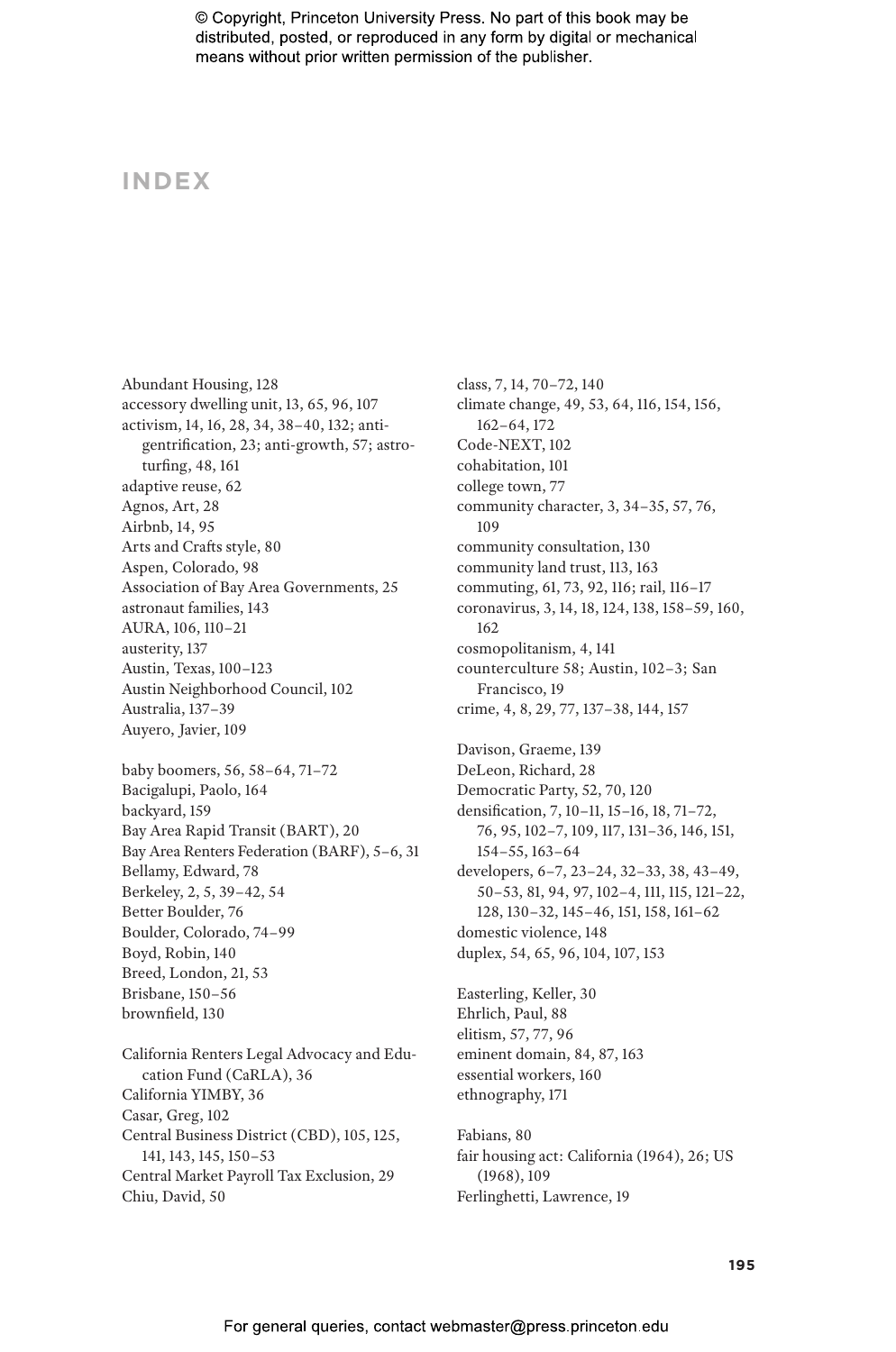#### **196** INDEX

festivals, 104 financial crisis (2008), 7, 13, 20, 29, 31, 63, 65, 71, 124, 137, 160 flooding, 3, 87, 101, 140, 163 Florida, Richard, 103 food sovereignty, 151 Foote, Laura, 22, 67 Footscray, Victoria, 145 Fourier, Charles, 79 Garcetti, Eric, 53 Garden City, 78; association, 79 *gemeinschaft*, 100 generations, 61, 69–73, 102, 161 gentrification, 3, 6, 11–17, 23, 28–29, 34, 38, 43–46, 49–53, 58, 62–65, 101, 103, 107–9, 112–15, 121–25, 128, 141, 146, 160 Golden Gate Authority, 24 Graham, Steven, 31 Great Society, 19 greenbelt, 17, 75–93 Green New Deal, 14 growth boundary, 80–81 growth machine, 24, 28, 128 Haertling, Charles, 87 Hall, Peter, 130 Hanlon, Brian, 22 Hanson, Pauline, 143 height limits, 76, 89 Herman, Justin, 25 Hill, Octavia, 78 historic preservation, 62, 111 homelessness, 21, 150 homeownership, equity, 57 homes: row, 131; terrace, 139; tract, 125, 139 housing, 12–14; boarding, 147; build-to-rent, 145; competition, 109; council, 131; filtering, 12; financialization, 132; morphology, 62–63, 135; permitting process, 22; public, 13, 97, 155, 160; supply, 22, 161; supply skepticism philosophy, 12 Howard, Ebenezer, 78 hyper-prosperous cities, 21 Imagine Austin, 102 Immigration, Australia, 125, 137–38 In God's Backyard, 162 inequality, 16, 27, 60, 68, 78, 109, 123–24, 158 infrastructure, 21, 23–24, 29–31, 54, 63, 77, 93, 117, 120, 128, 138, 153, 156, 160 Isenberg, Alison, 25

Jacobs, Jane, 9, 25, 62, 111 jobs, 3, 5, 8, 21–22, 31, 37, 57–58, 81 Johnson, Lyndon, 19, 123 Keep Austin Weird, 105 Kim, Jane, 50 Knecht, Bob, 85 knowledge sector, 129 Lafayette, California, 43 Lamont, William, 91 lazy land, 149 League of Women Voters, 82 Le Corbusier, 79 Lee, Ed, 29 libertarianism, 10, 30 Linklater, Richard, 104 livability, 124 Livable Boulder, 96 London, 129–37 Lower East Side, 7 localism, 65, 68 MacGillis, Alec, 21 Malthusian, 88 Marvin, Simon, 31 mass transit, 63, 93, 160 media analysis, 167 Melbourne, 137–50 memes, 162, 172 middle-class, 5–7, 12, 16, 19, 23, 45, 58–60, 72, 129, 165, 167 millennials, 4, 7, 17, 24, 40, 56–58, 62–73, 119, 138 minimum lot size, 101 Mission District, 16, 22, 43, 46, 49, 113 missing middle, 117–18, 120, 132, 138 mixed-use urban development, 28, 62, 107, 115, 122, 141, 153 mobility, 8, 18, 30, 40, 58, 67, 71 neighborhood groups, 61, 169 newcomers, 67, 100 New Deal, 80–81, 108, 111 New Urbanism, 6, 10–11, 114 New Urbanist Memes for Transport-Oriented Teens (NUMTOT), 39 Newsom, Gavin, 53 NIMBY, 1–2, 17–18, 26–28, 33, 35, 39, 41, 54, 56–77, 167 Oakland, 5, 16, 22–23, 34–36, 38, 42, 45, 63 Oedipus, 1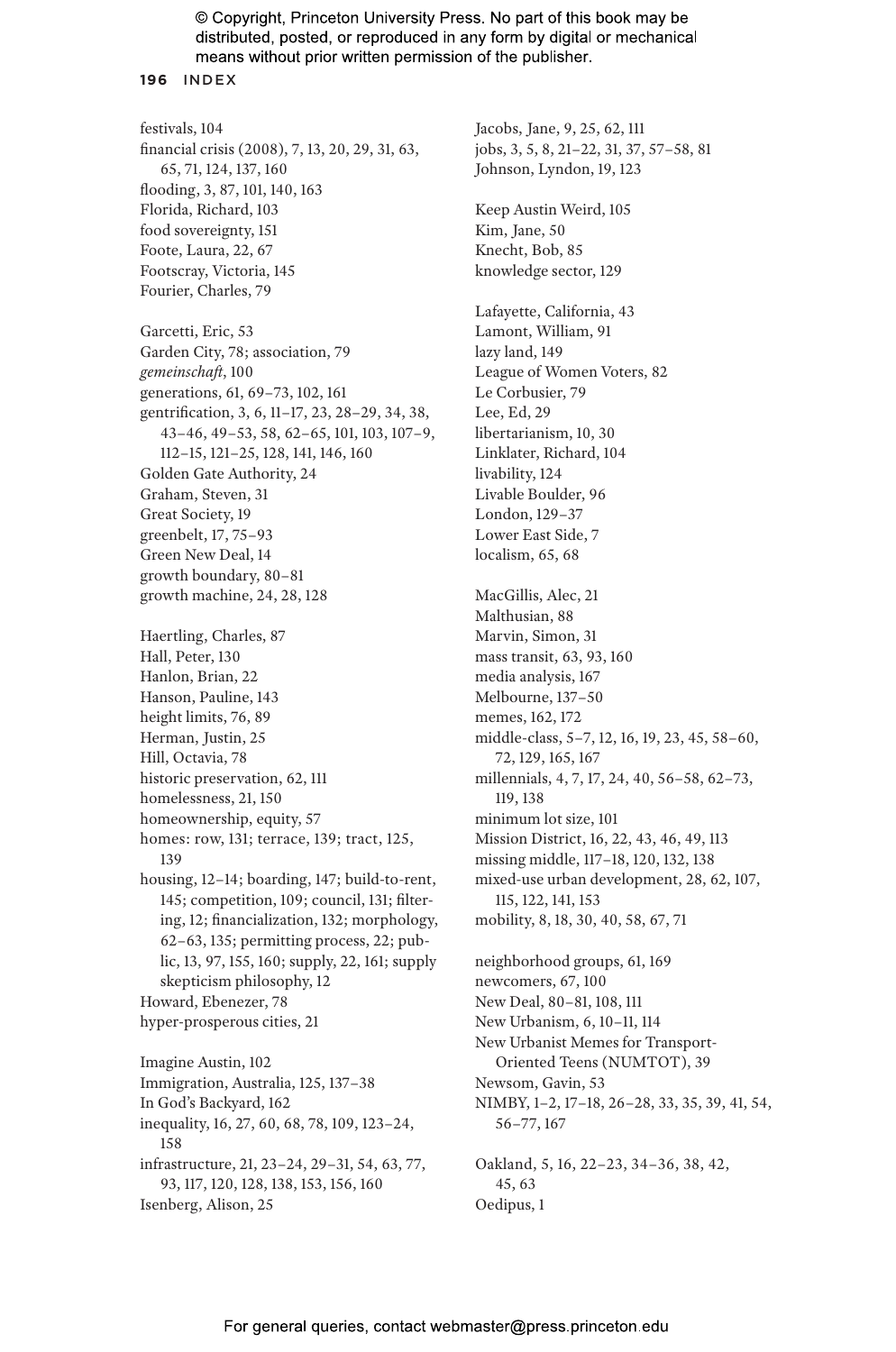#### INDEX **197**

old-timers, 75, 91, 100 oral history, 170 Orwell, George, 131 overcrowding, 4, 98 Owen, Robert, 79 parking, 3, 52, 101, 104, 106, 114–15 parks, 17, 84, 68, 84–86, 133, 159 peppercorn lease, 148 PLAN-Boulder, 82 population growth, 75 postindustrial, 105 precarity, 59 Pritchett, V. S., 129 Progressive Era, 7, 78 property rights, 135 Proposition M (San Francisco), 27 Proposition 13 (California), 27 proximity, 158 Public Housing in My Backyard (PHIMBY), 45 public land, 83, 149 public opinion, 128 psychedelic cowboys, 103 Queensland YIMBY, 151–52 racism, 26, 108, 123 real estate investment trust (REIT), 14 redlining, 2, 60, 103, 109 refugees, 138 regionalism, 92, 164 rent, 3–8; burdened, 95; control, 34; market rate, 35 resort communities, 75 resource hoarding, 60 restrictive covenants, 60, 108 retirement, 67 Reagan, Ronald, 26–27, 57, 68 Rocky Mountains, 75, 82 roommates, 98, 125 Rosewood Courts, 111 Roy, Ananya, 121 San Francisco, 19–55 San Francisco Tenants Union, 23 Santa Rita Courts, 108 Sassen, Saskia, 62 satellite communities, 75, 91, 119 Schumpeter, Joseph, 9 Schafran, Alex, 27 Senate Bill 35, 51 Senate Bill 50, 52 Senate Bill 827, 51

Silicon Valley, 20 Simmel, Georg, 9 single-family homes 19; zoning, 14, 157 single-room occupancy (SRO), 21, 29 Skinner, Nancy, 50 smart cities, 30 smart growth, 33, 76, 78, 102 snowball sample, 168 social media, 37, 39, 126, 167, 169, 170 social movements, 64, 172; emotionally constructed, 59, 66; participation, 65 South of Market (SoMa), 20 sprawl, 10, 17–18, 24, 26, 44, 57, 59, 75, 81–85, 87, 89 Stand Your Ground Law, 61 suburbs: incorporation, 78; lifestyle, 61; retrofitting, 69 suburbanization, 24, 41, 59–60, 67–68, 100, 122, 125–26, 138, 140, 151 successful cities; 58 Sue the Suburbs, 43, 69 Sunbelt, 164 super-commuters, 22, 160 Sweden, 127 Tale of Two Cities, 21 taxes, 2, 29, 45, 60, 86, 114, 117; mortgage interest deduction credit, 150; negative gearing, 142; revolt, 27 Taylor, Keeanga-Yamahtta, 109 Tedesco, Ted, 85 telecommuting, 159 Tenderloin, 21, 26, 29 Thatcher, Margaret, 57, 132, 135, 155 third places, 150 Tory, 132 trails, 17, 75, 85, 89, 90 Transamerica Pyramid, 25 transit-oriented development, 53–54 Trauss, Sonja, 4, 5, 22, 31, 33–38, 42–46, 49, 50, 52 Trump, Donald, 21, 36–37, 39, 68, 116, 143, 157 Tugwell, Rexford, 81 Turner, Fred, 20 Unwin, Raymond, 80 upzoning, 28 urban planning, 10, 12, 15, 36, 40, 42; meetings, 65 urban sociology, 7, 100 utopianism, 80